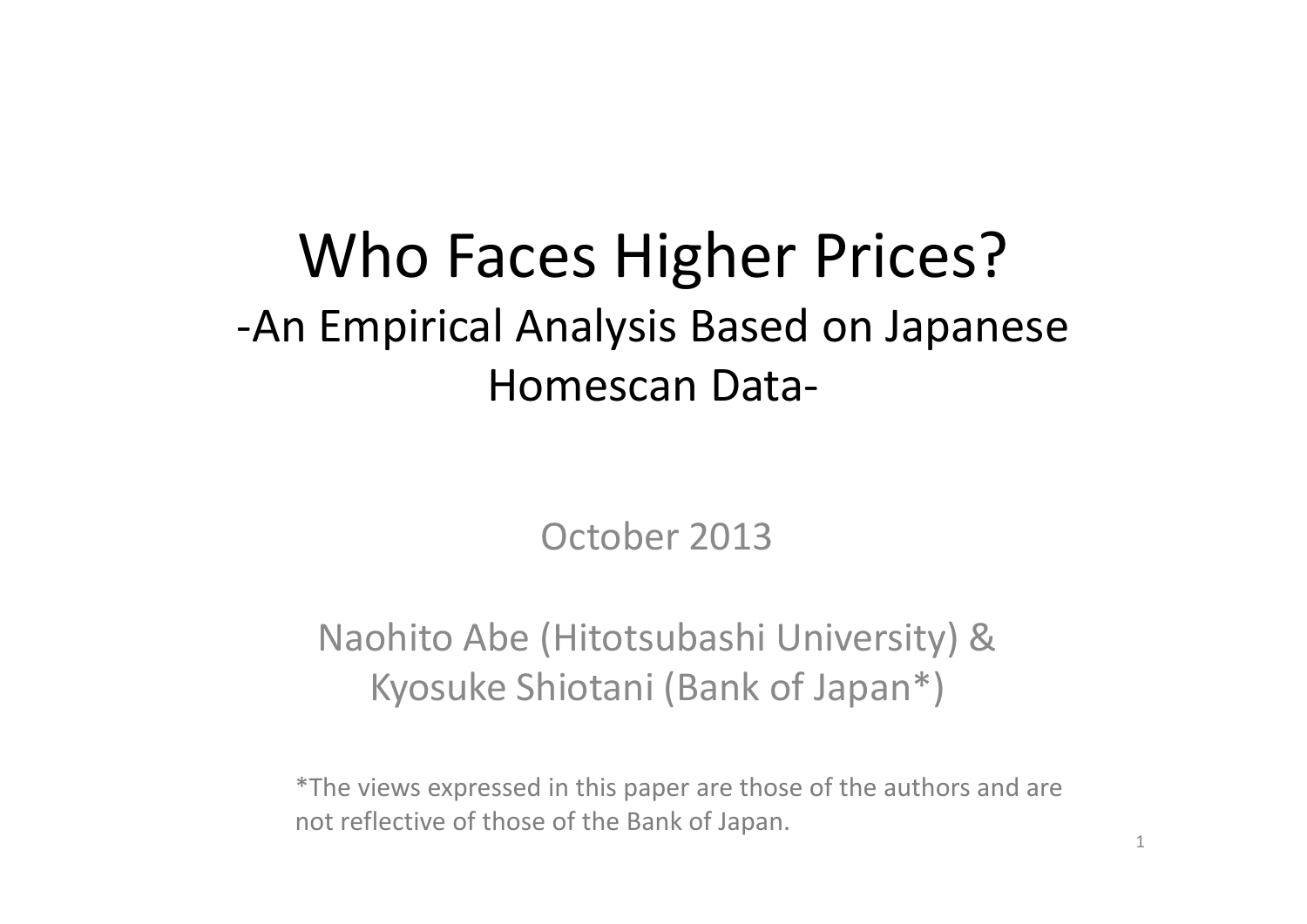## Are prices heterogeneous?

- In many occasions, we assume the law of one price holds: the same commodities are traded at the same price.
- For example, in many consumption or firm analyses, we use the official CPI as the unique CPI to deflate nominal income, expenditure, and sales.
- Some researchers introduce heterogeneity by using different weights: Kitamura (2008), Kuroda and Yamamoto (2010) , Unayama and Keida (2011).
- But they do not consider heterogeneity in prices across the same commodities. They assume "The law of one price".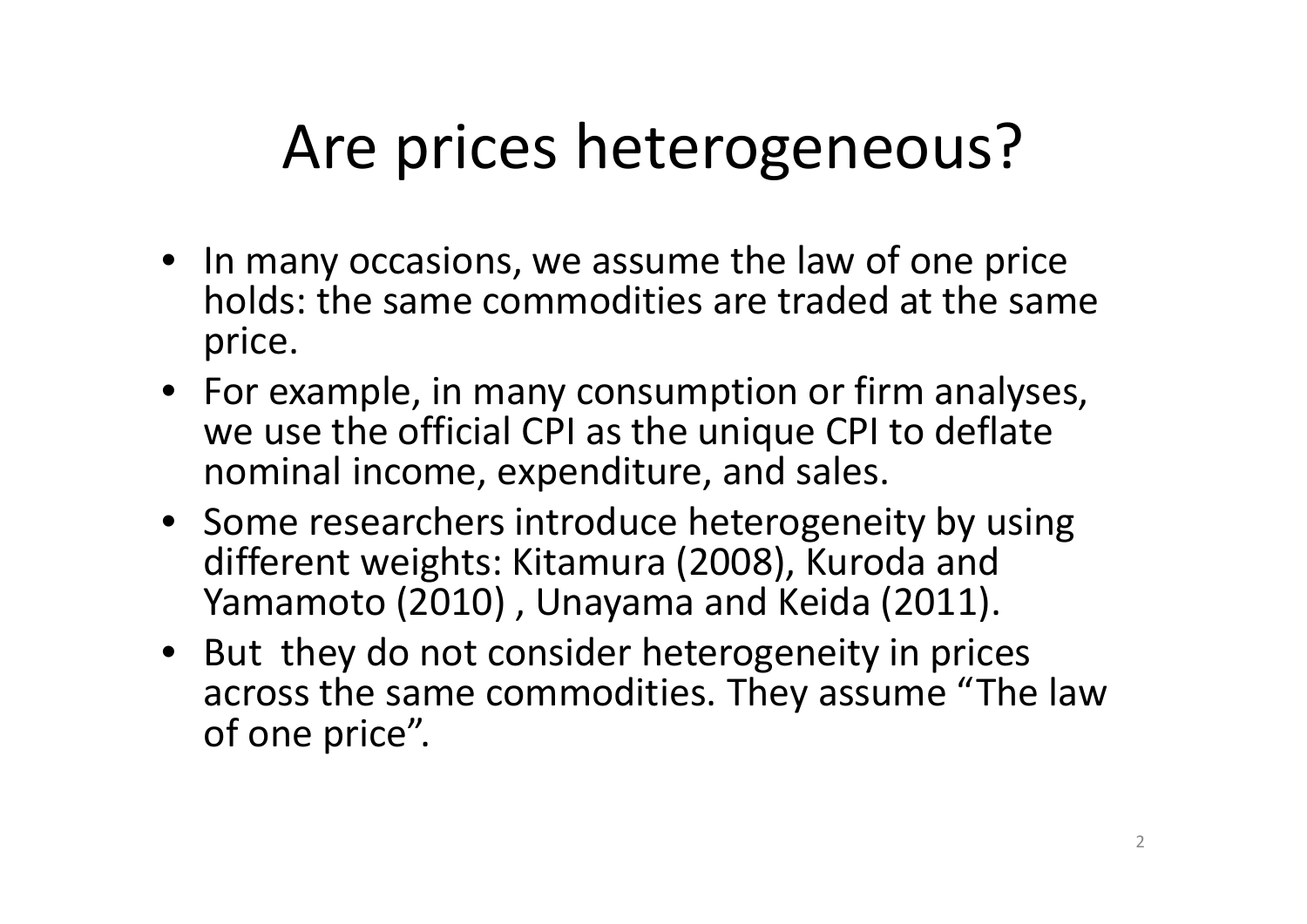## The Difference of Price Movements within the Same Commodities



|          | Average            | n Tr<br>┕ | Max | 90th        | <br>median | '0th  | Minimum |
|----------|--------------------|-----------|-----|-------------|------------|-------|---------|
| $P$ rice | 06.<br>$\mathbf C$ | ററ<br>∴∪∠ | 43  | りに<br>25.29 | ີ          | 90.55 | 83.05   |

From Abe and Tonogi (2010)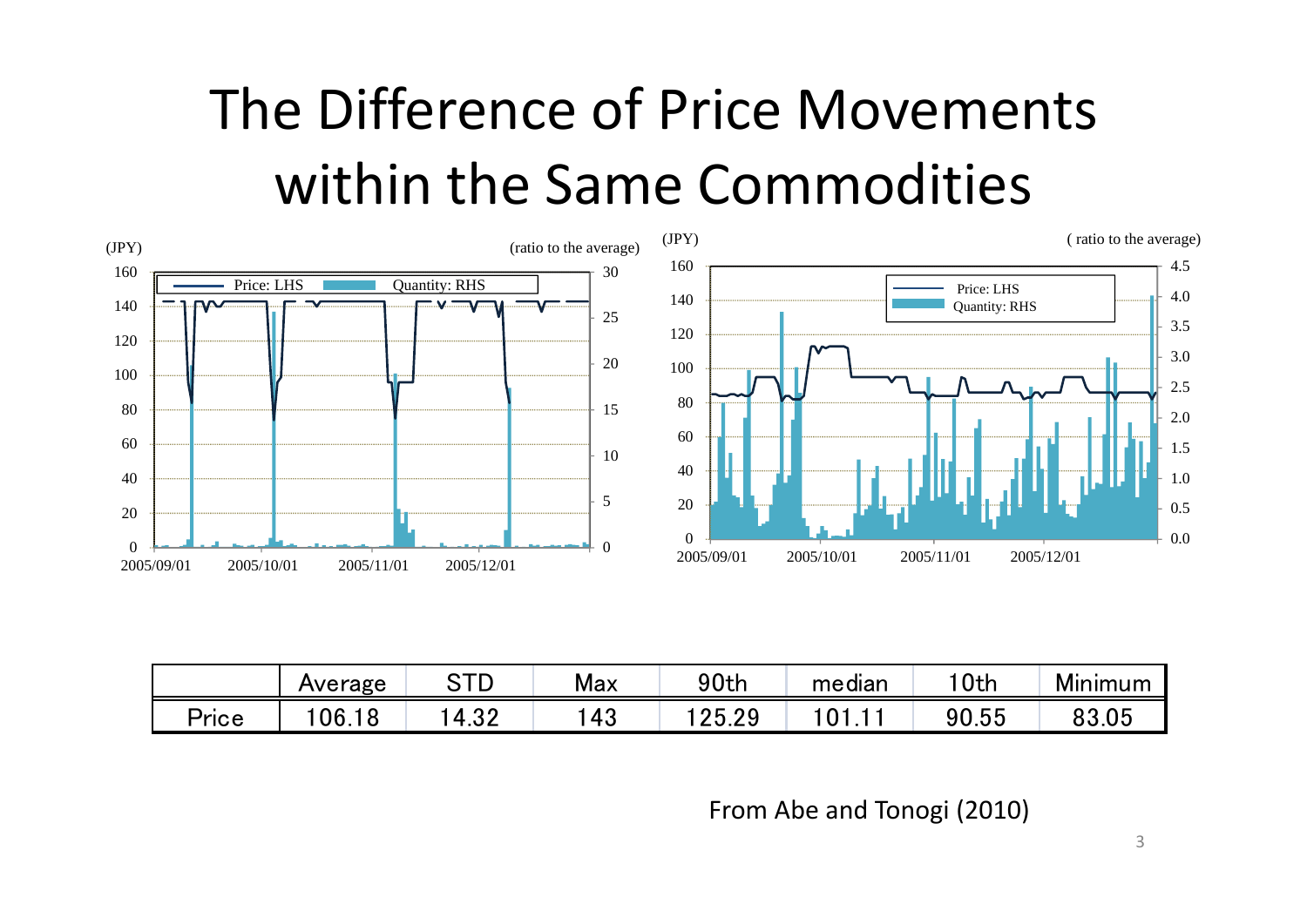## In reality: The Distribution of the Rate of Price change of Pasta

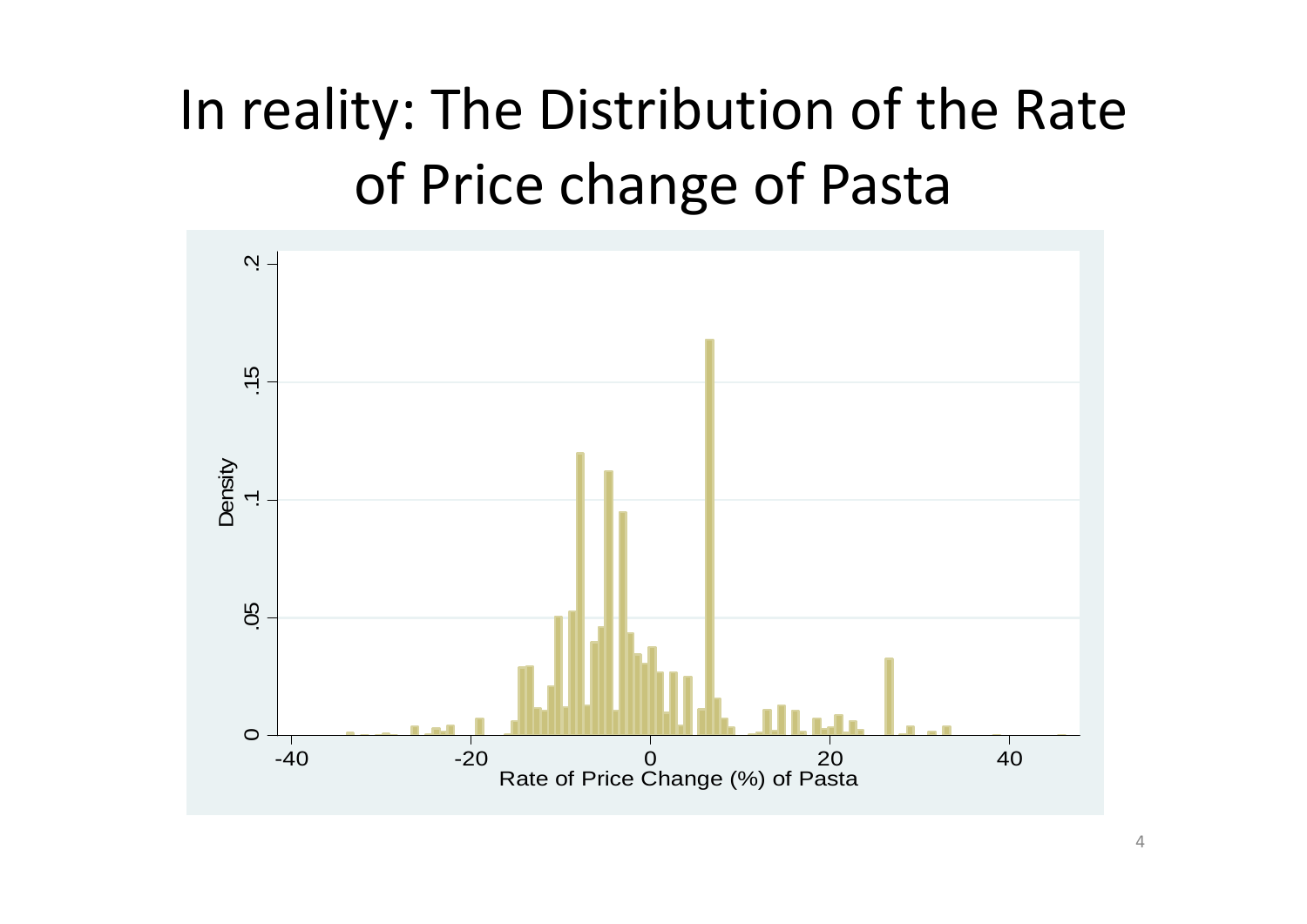## Violation of the Law of One Price

- The same commodities are traded at very different prices depending on stores and time.
- Occasionally we can observe temporally bargain sales.
- Commodities in the same category have different inflation rates.

**How are the heterogeneity of the price level related with household level characteristics and behaviors?**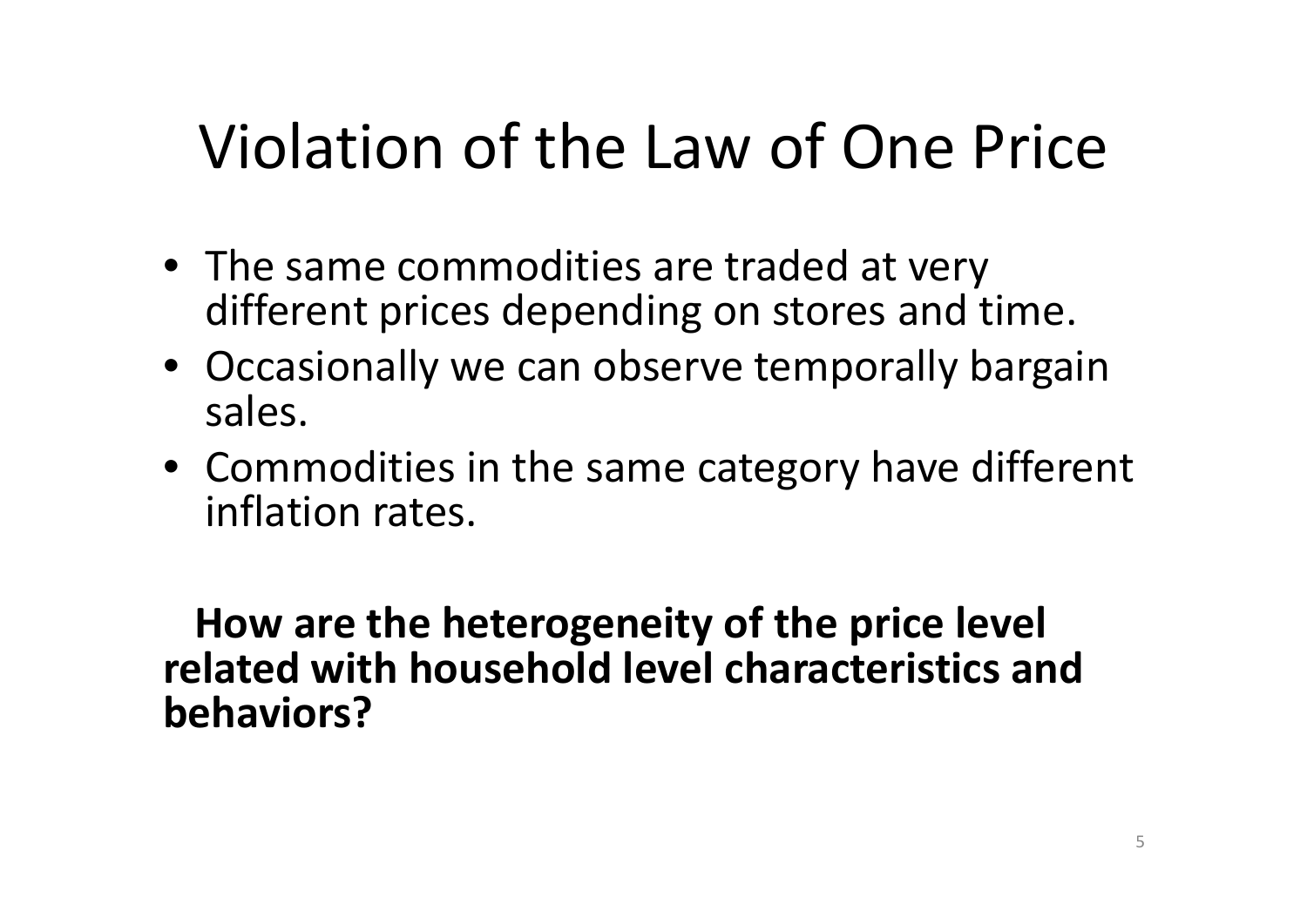# Aguiar and Hurst (2007) ‐1

•Using AC Nielsen Homescan in Denver, 1993‐1995.



Elderly have lower opportunity costs for shopping. Famous saving‐retirement puzzle can be resolved by considering the price reduction for elderly people.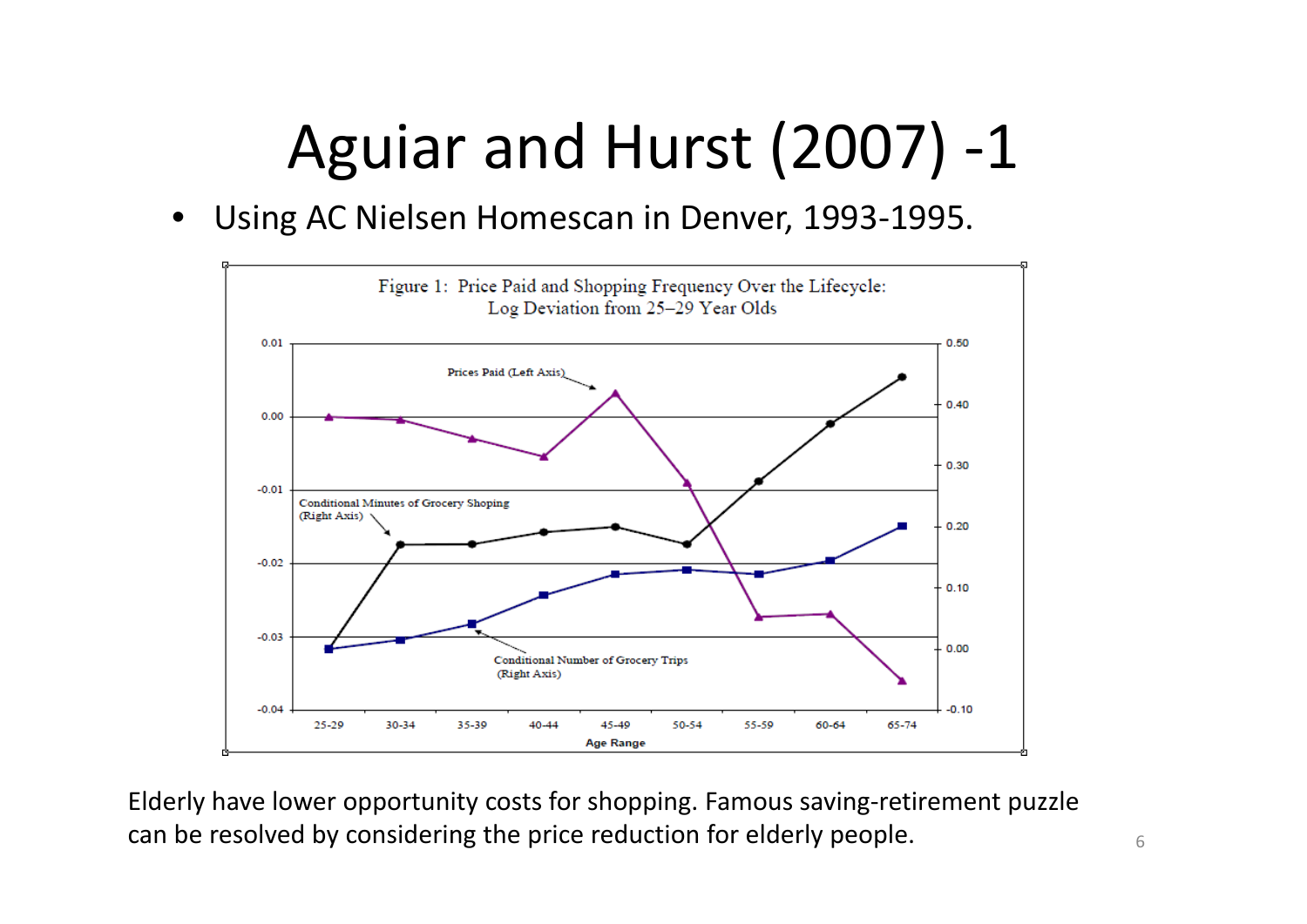# Aguiar and Hurst (2007) ‐2

| Dependent Variable: Log (Relative Price Level) |            |                 |                     |  |  |  |  |
|------------------------------------------------|------------|-----------------|---------------------|--|--|--|--|
| <b>Estimated Elasticity</b>                    | $-0.010$   | $-0.189$        | $-0.074$            |  |  |  |  |
|                                                | (0.006)    | (0.035)         | (0.032)             |  |  |  |  |
|                                                |            |                 |                     |  |  |  |  |
| Measure of                                     | Shopping   | <b>Shopping</b> | Shopping            |  |  |  |  |
| <b>Shopping Intensity</b>                      | trips      | trips           | trips               |  |  |  |  |
|                                                | per month  |                 | per month per month |  |  |  |  |
|                                                |            |                 |                     |  |  |  |  |
| <b>Regression Type</b>                         | <b>OLS</b> | IV              | IV                  |  |  |  |  |
|                                                |            |                 |                     |  |  |  |  |
|                                                |            | Age             | Income              |  |  |  |  |
| <b>Instrument Set</b>                          | None       | <b>Dummies</b>  | Dummies             |  |  |  |  |
| Note: From Table3 in Aguiar and Hurst (2007)   |            |                 |                     |  |  |  |  |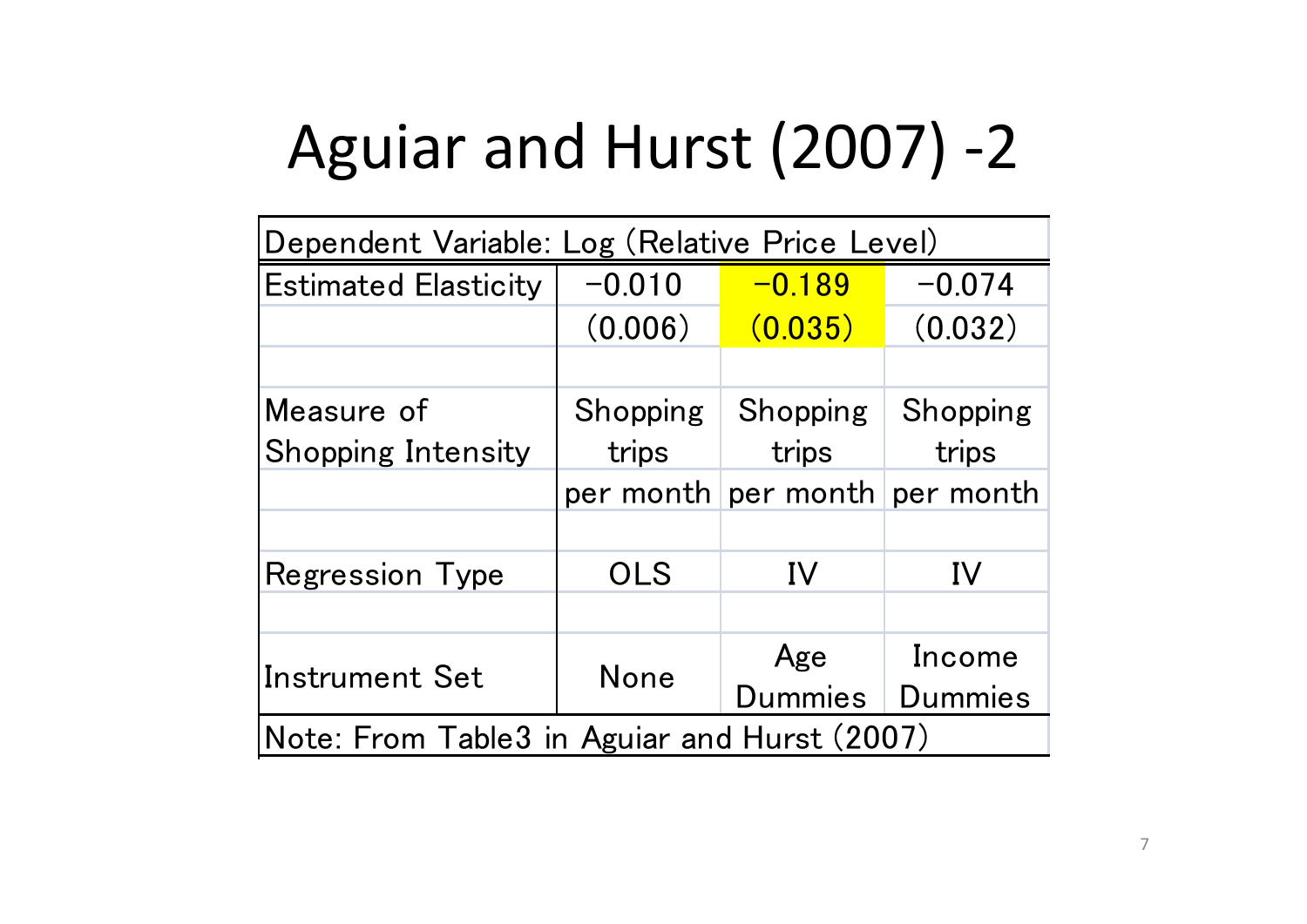# This paper

- Use Japanese Homescan.
- Construct household level price index. How much price dispersion exist? Its relationship with age and income.
- Is Aguiar and Hurst's story consistent with Japanese data? Is shopping intensity important?
- What is the main determinant of household level price index?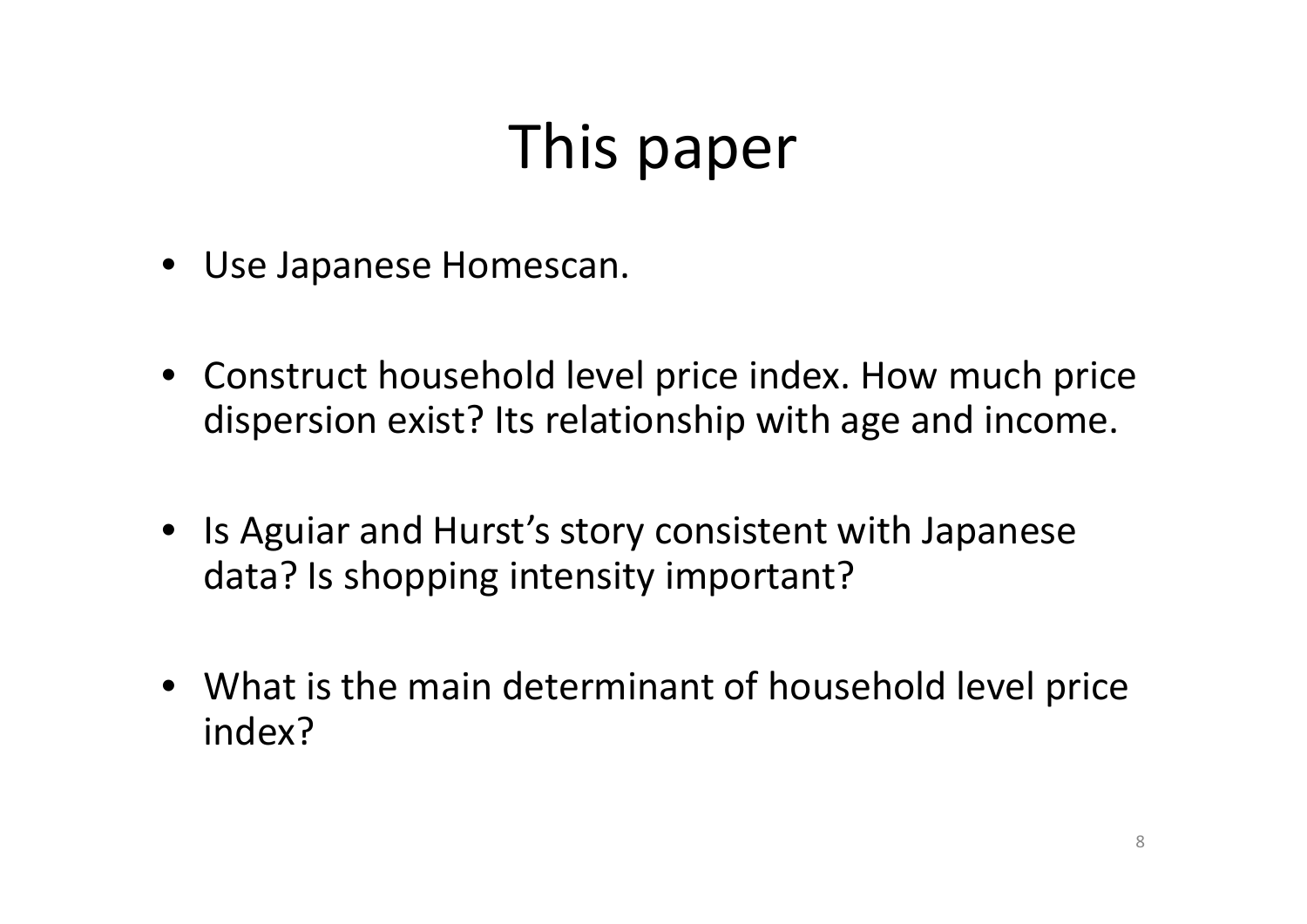# Findings

- • People pay very different prices for the same commodity (consistent with A&H).
- $\bullet$  Elderly people face higher prices (opposite to A&H!). But household level characteristics such as income and age have little (significant though) effects on the price level. Life cycle model of price level does not seem to function in Japan.
- Several variables of shopping strategies have some impact on the price level.
- Shopping frequency, the main variable of A&H, has limited power in explaining the heterogeneity in price dispersion (inconsistent with A&H).
- Purchasing during bargain sales is the most important determinants.
- Differences in store selection partly explain the price difference across age.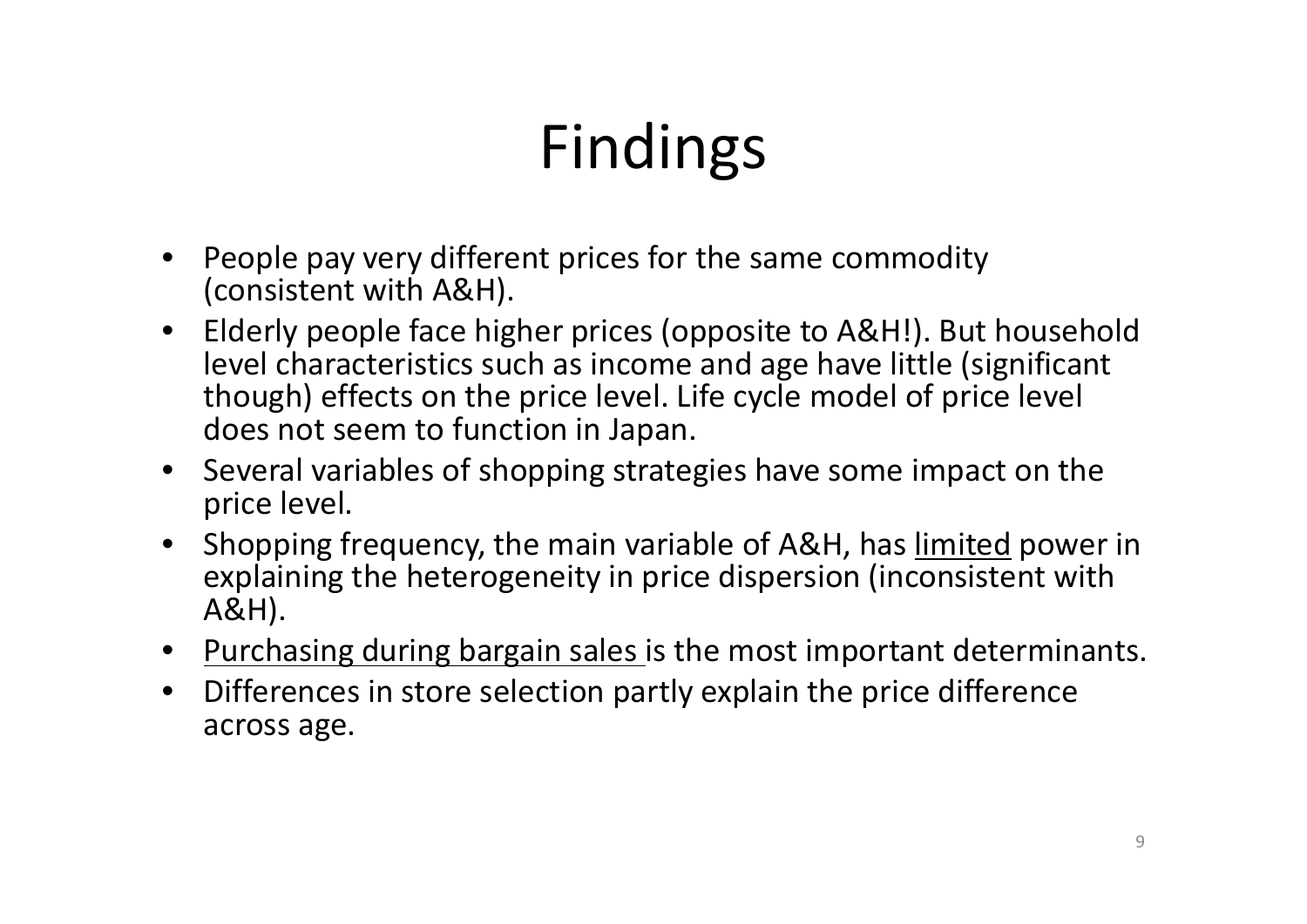#### Homescan



- $\bullet$ • In our Research Project, we are able to access the raw data of INTAGE homescan for three years, 2004‐2006.
- $\bullet$  Data on household‐commodity level transaction based on scanner installed in each household. All the purchased items with commodity code (JAN) are recorded!
- Conducted by several marketing companies all over the world (most developed countries, and some other, India, Indonesia, China).
- $\bullet$  Traditionally, people in marketing science have used the data for forecasting future demands.
- $\bullet$  Japanese homescan, 2004‐2006 cover 12000 households all over Japan except Okinawa. Total number of shopping records is 30 million, 31,119,796.
- Drawbacks: No information on fresh foods, eat out, durable goods, car, rent, etc. Basically data on processed foods and daily use products such as detergent. (Rice and coffee beans are included.)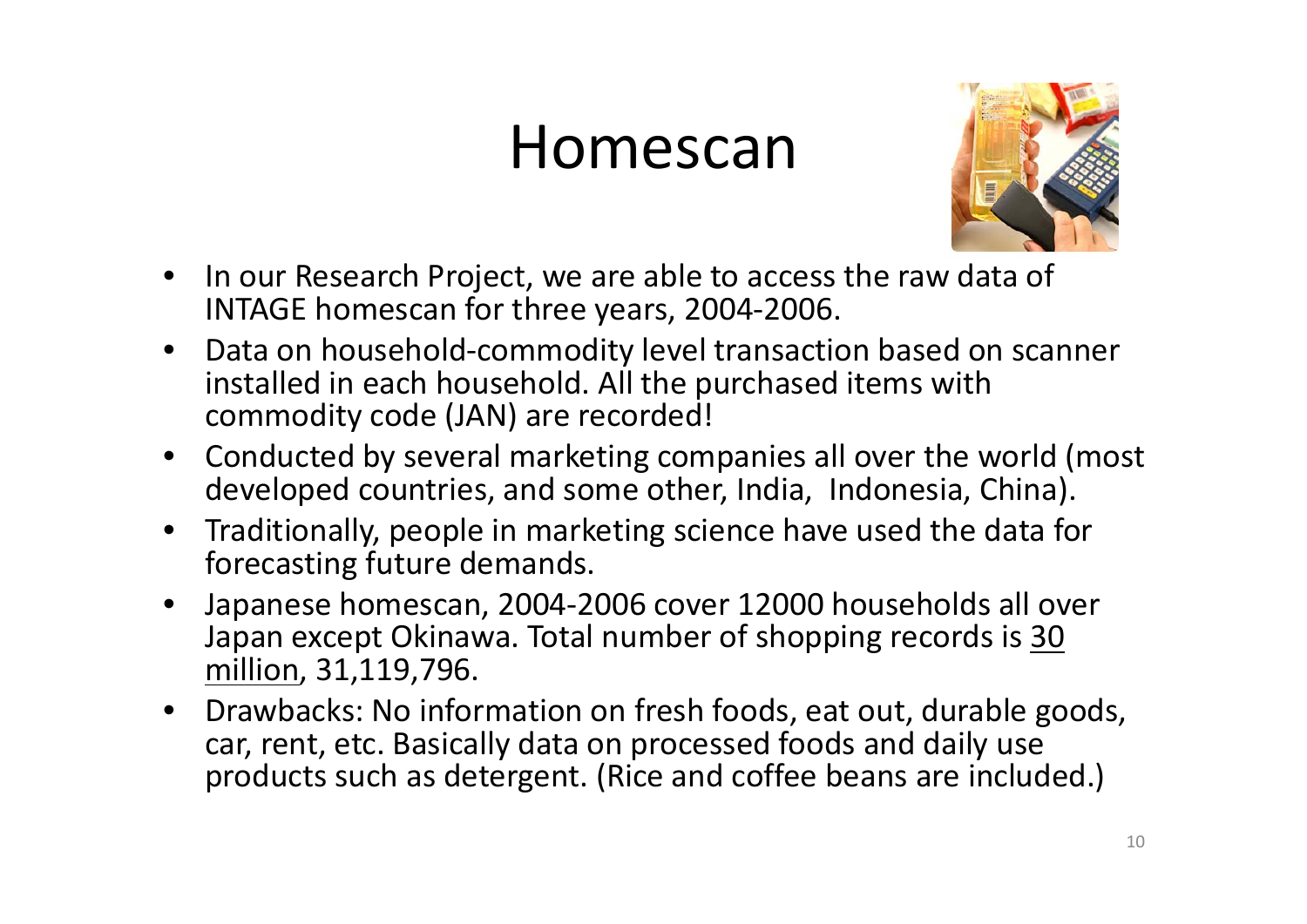## AH Price Index

- We can utilize actual transaction prices.
- Laspeyres or Paasche index are difficult to construct because there are so many zeros! Abe and Shiotani (2011).
- Aguiar and Hurst (2007) proposes <sup>a</sup> price index that captures the difference in commodity price.
- This compares how much each consumer pays relative to the regional average price for the same commodity.
	- Whether he/she spending 100 yen or 120 yen for cupnoodle?
	- $-$  Drawback: Cross-sectional variation only. We cannot calculate inflation.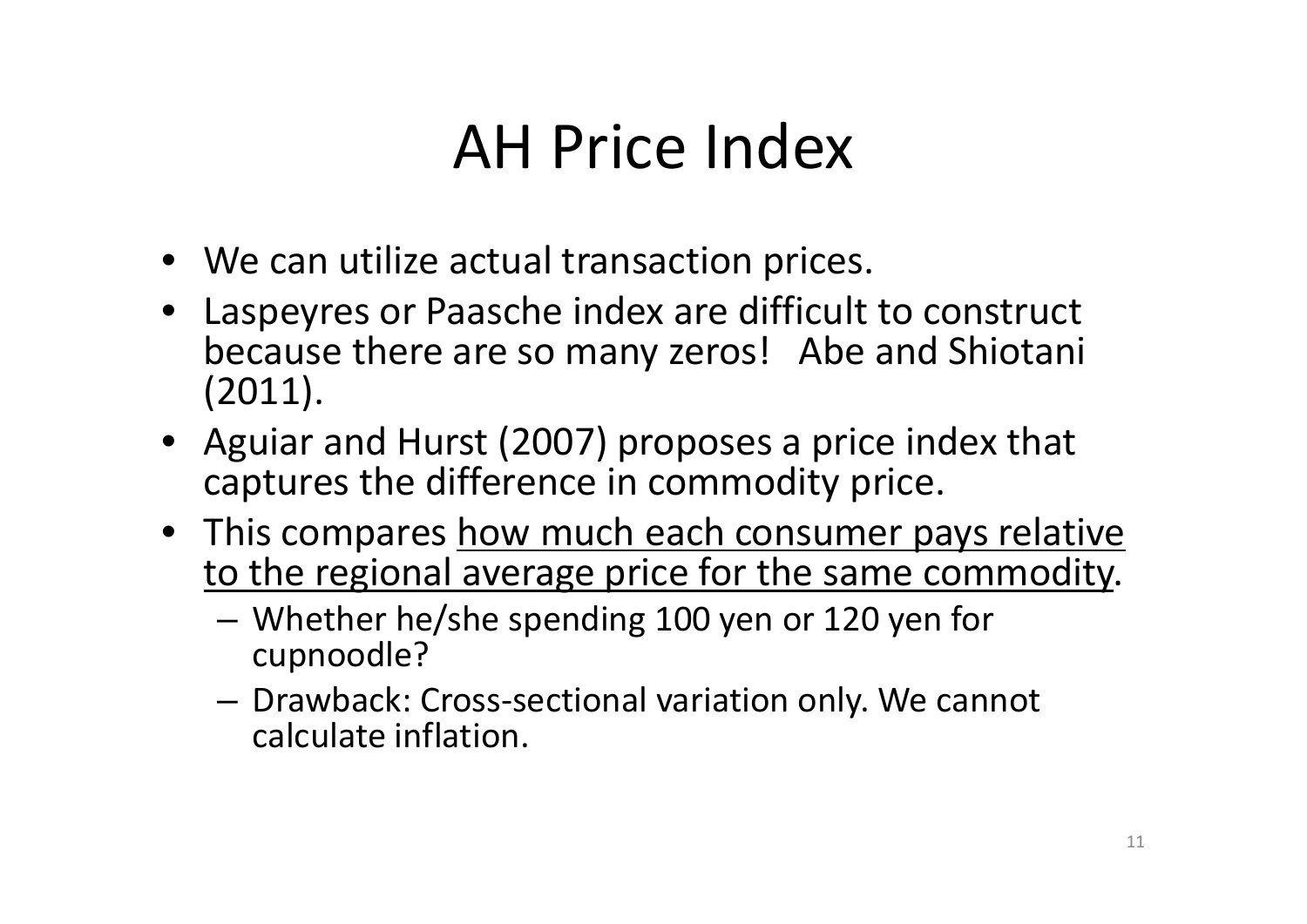#### Aguiar and Hurst's Price Index

Denote the price of good  $i \in I_c$  purchased by household  $j \in J$  on date  $t \in T$  by  $p_{i,t}^{j,c}$ , and the quantity by  $y_{i,t}^{j,c}$ .

Actual Total Expenditure:

$$
X_{m}^{j} = \sum_{c \in C, i \in I_{c}, t \in m} p_{i,t}^{j,c} y_{i,t}^{j,c}.
$$

 Hypothetical expenditure assuming household purchase goods at regional average price:

$$
\overline{X}^j{}_m = \sum_{c \in C, i \in I_c, t \in m} \overline{p}^c{}_{i,m} y^{j,c}_{i,t} ,
$$

$$
\widetilde{p}^j{}_m \equiv \frac{X^j{}_m}{\overline{X}^j{}_m} .
$$

AH Price Index: 
$$
p_m^j = \frac{\tilde{p}_m^j}{\frac{1}{J} \sum_j \tilde{p}_m^j}
$$
.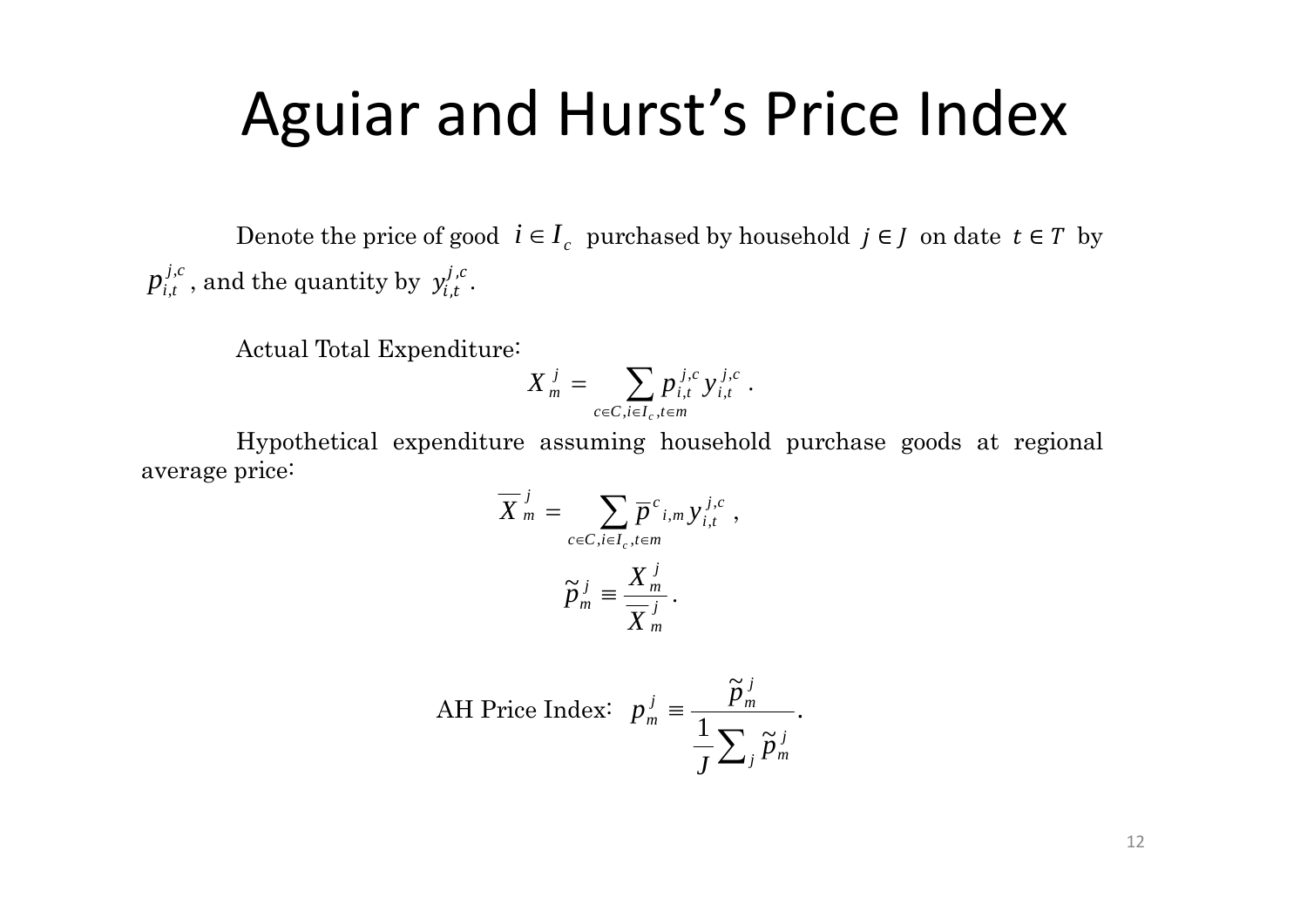#### Distribution of A&H Price Index (Log)

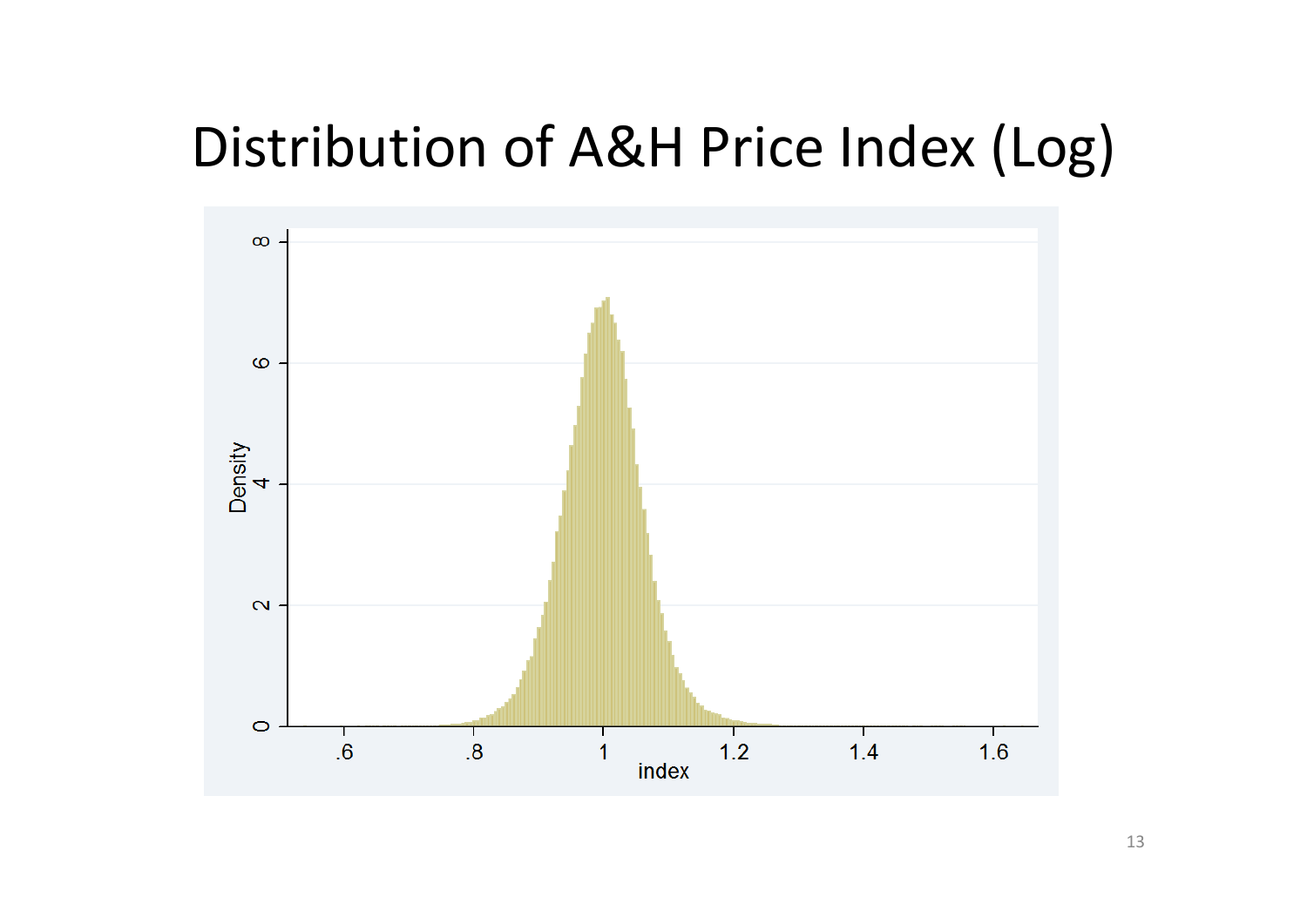#### Age and Price Levels



Opposite to US, but similar to UK (Griffith et al (2009))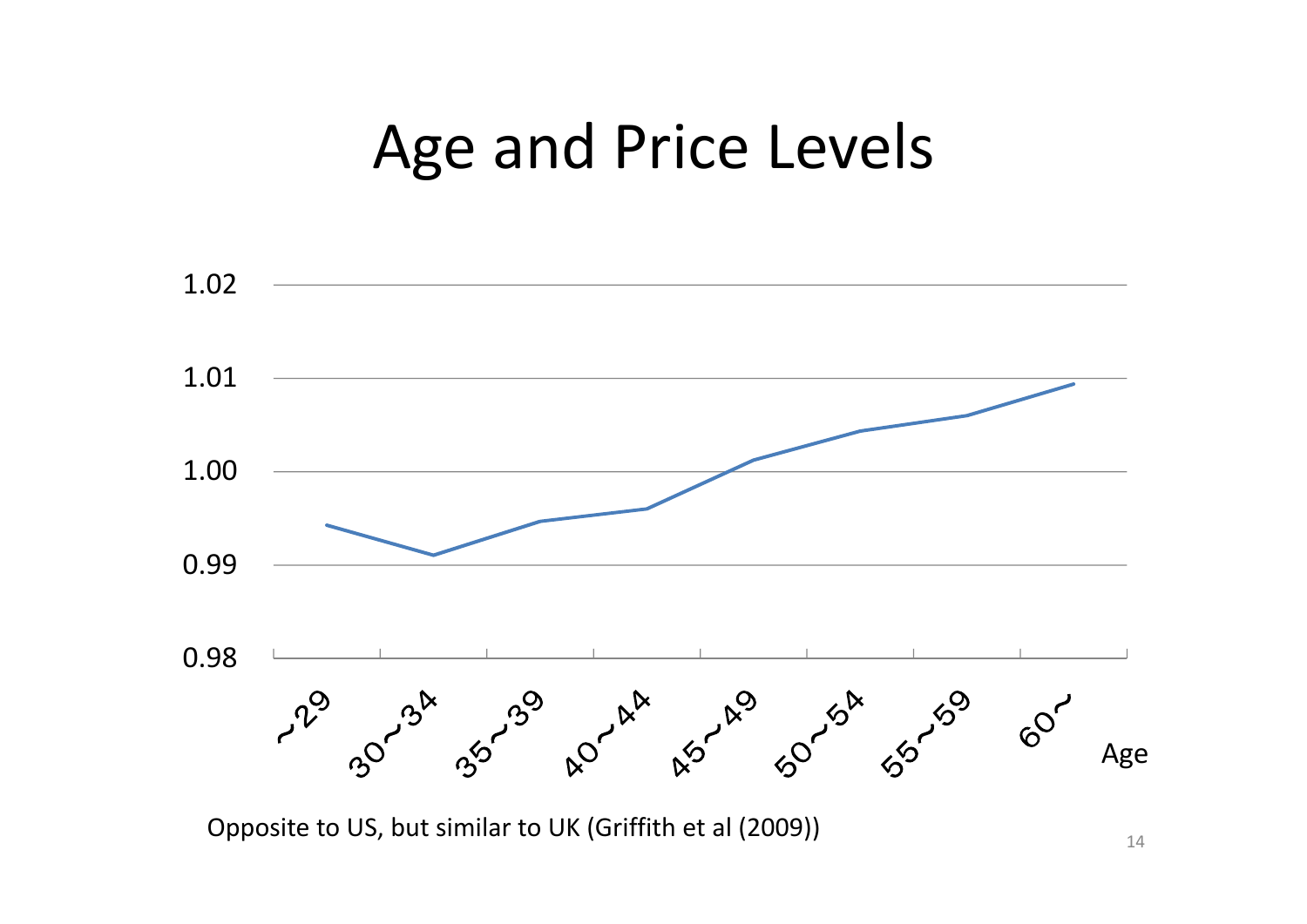#### Income and Price Levels

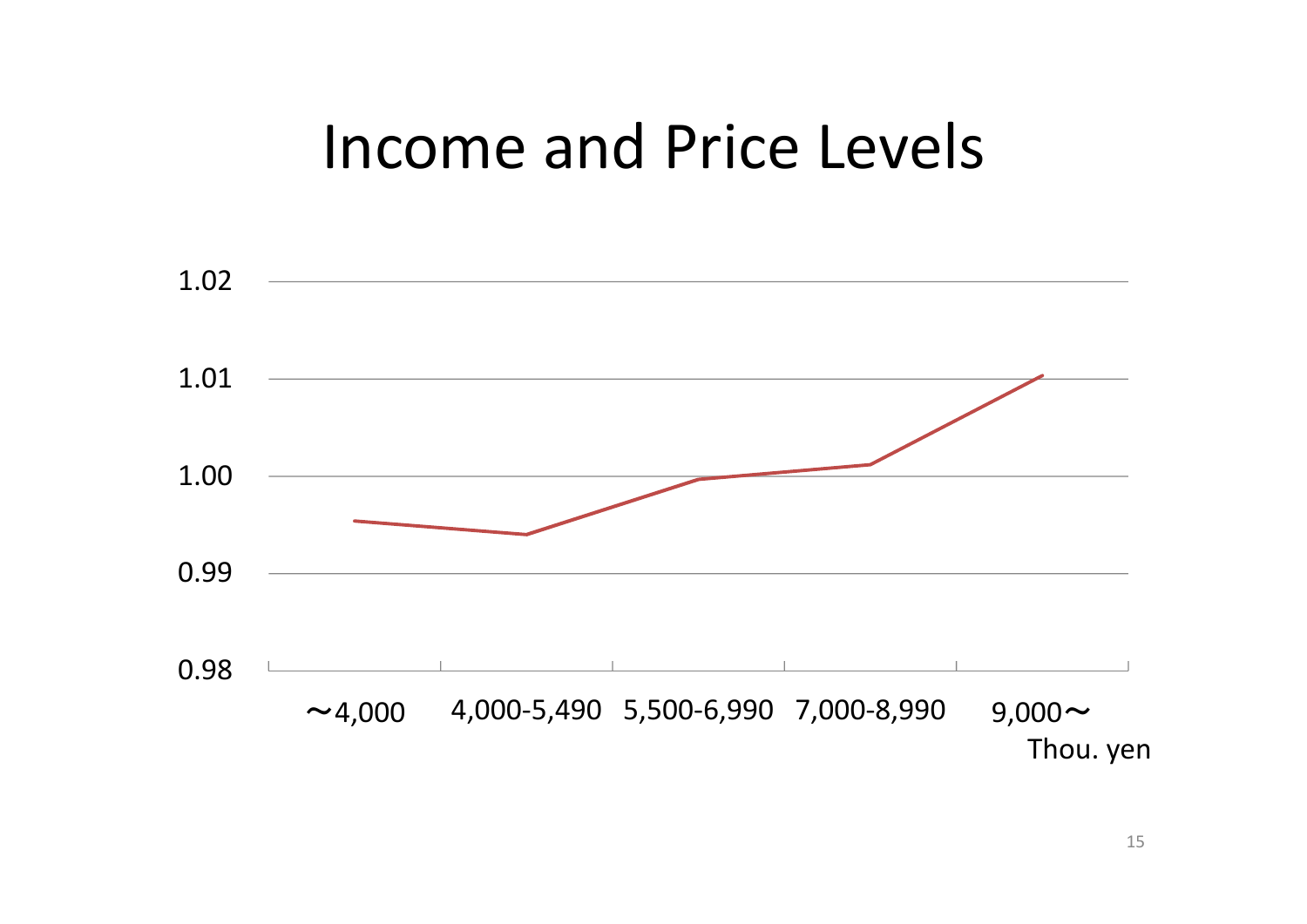#### Basic Results

|                      |                             | (1)        | (2)        |
|----------------------|-----------------------------|------------|------------|
| Dummy for Income (1) | $4,000 - 5,490$             | 0.0019     | 0.0016     |
|                      |                             | (6.503)    | (5.262)    |
|                      | $5,500 - 6,990$             | 0.0059     | 0.0059     |
|                      |                             | (18.546)   | (18.676)   |
|                      | $7,000 - 8,990$             | .0073      | .0072      |
|                      |                             | (22.234)   | (22.389)   |
|                      | $9,000 -$                   | 0.0132     | 0.0133     |
|                      |                             | (38.275)   | (40.347)   |
| Dummy for Age (2)    | $30 - 34$                   | $-0.0015$  | $-0.0021$  |
|                      |                             | $(-3.509)$ | $(-4.859)$ |
|                      | $35 - 39$                   | 0.0018     | 0.0020     |
|                      |                             | (3.931)    | (4.833)    |
|                      | $40 - 44$                   | 0.0013     | 0.0036     |
|                      |                             | (2.721)    | (8.522)    |
|                      | $45 - 49$                   | 0.0035     | 0.0078     |
|                      |                             | (6.571)    | (17.705)   |
|                      | $50 - 54$                   | 0.0039     | 0.0085     |
|                      |                             | (7.051)    | (19.368)   |
|                      | $55 - 59$                   | 0.0056     | 0.0101     |
|                      |                             | (10.121)   | (23.035)   |
|                      | $60 -$                      | 0.0107     | 0.0152     |
|                      |                             | (19.154)   | (33.644)   |
|                      | Constant                    | 0.0326     | 0.0342     |
|                      |                             | (16.107)   | (18.527)   |
|                      | <b>Observations</b>         | 371,367    | 371,367    |
|                      | R-squared                   | 0.048      | 0.035      |
|                      | Number of monitor_co(14,442 |            | 14,442     |

Spec (1) controlled for time dummies, locational dummies, and household characteristic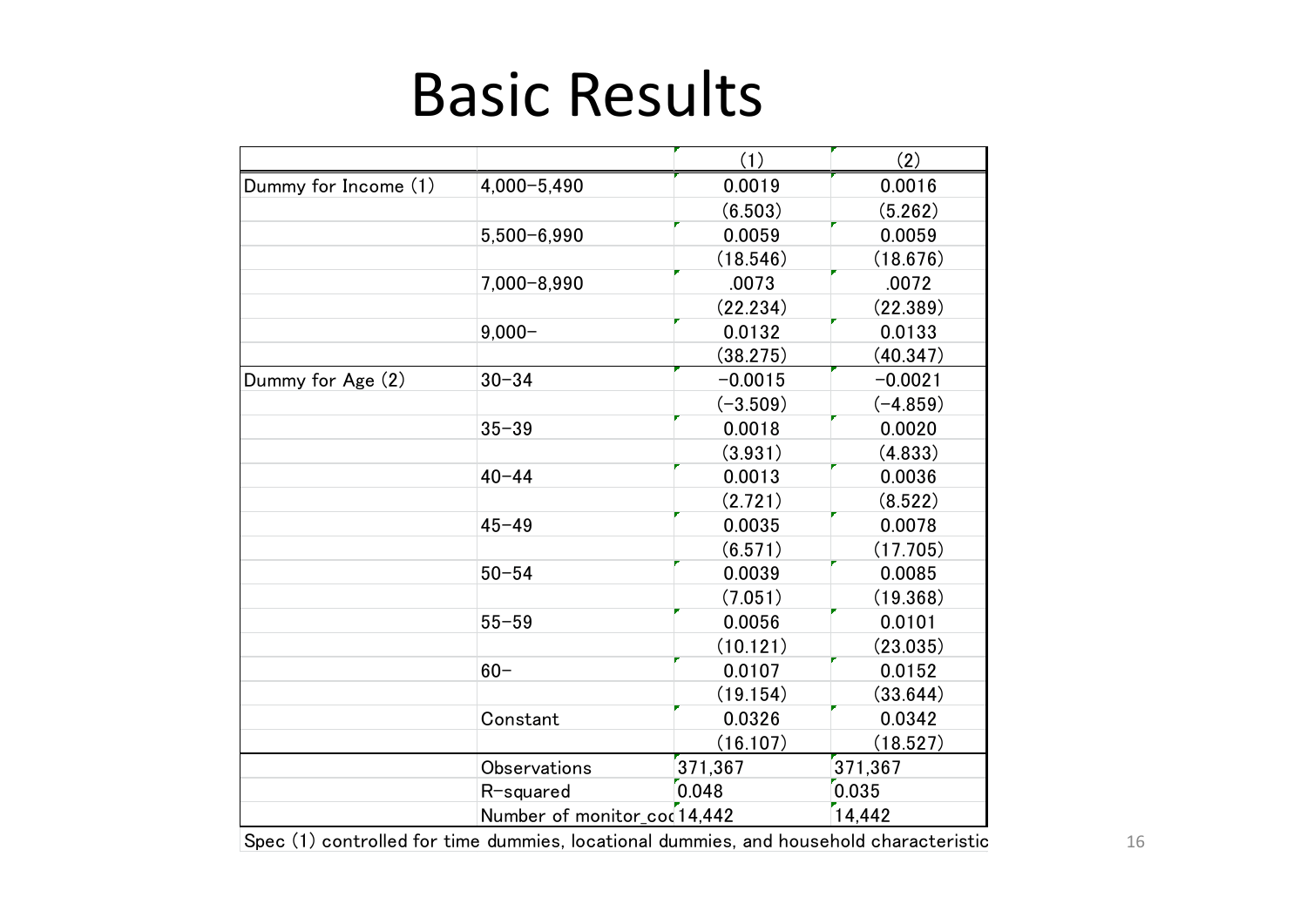#### Seven Indicators for Shopping Strategy

- Shopping Frequency (-)
- The number of stores (‐)
- Concentration of shopping (HHI) (+ or ‐)
- Quantity (-)
- Purchase at bargain (‐)
- Quality of Goods (high quality goods) (+)
- Quality of Stores (cheap discount store or other stores) (+)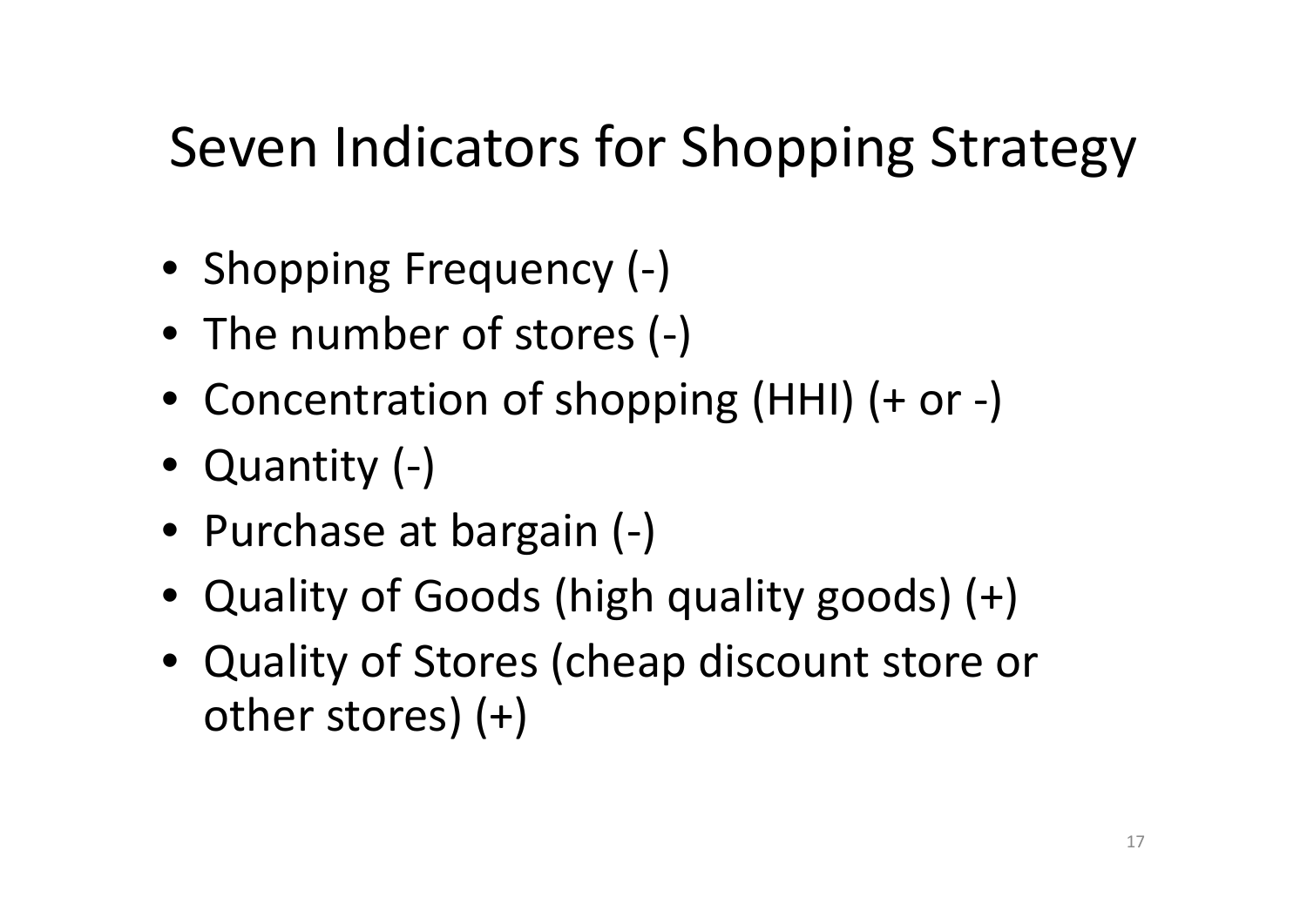

Age

4

5



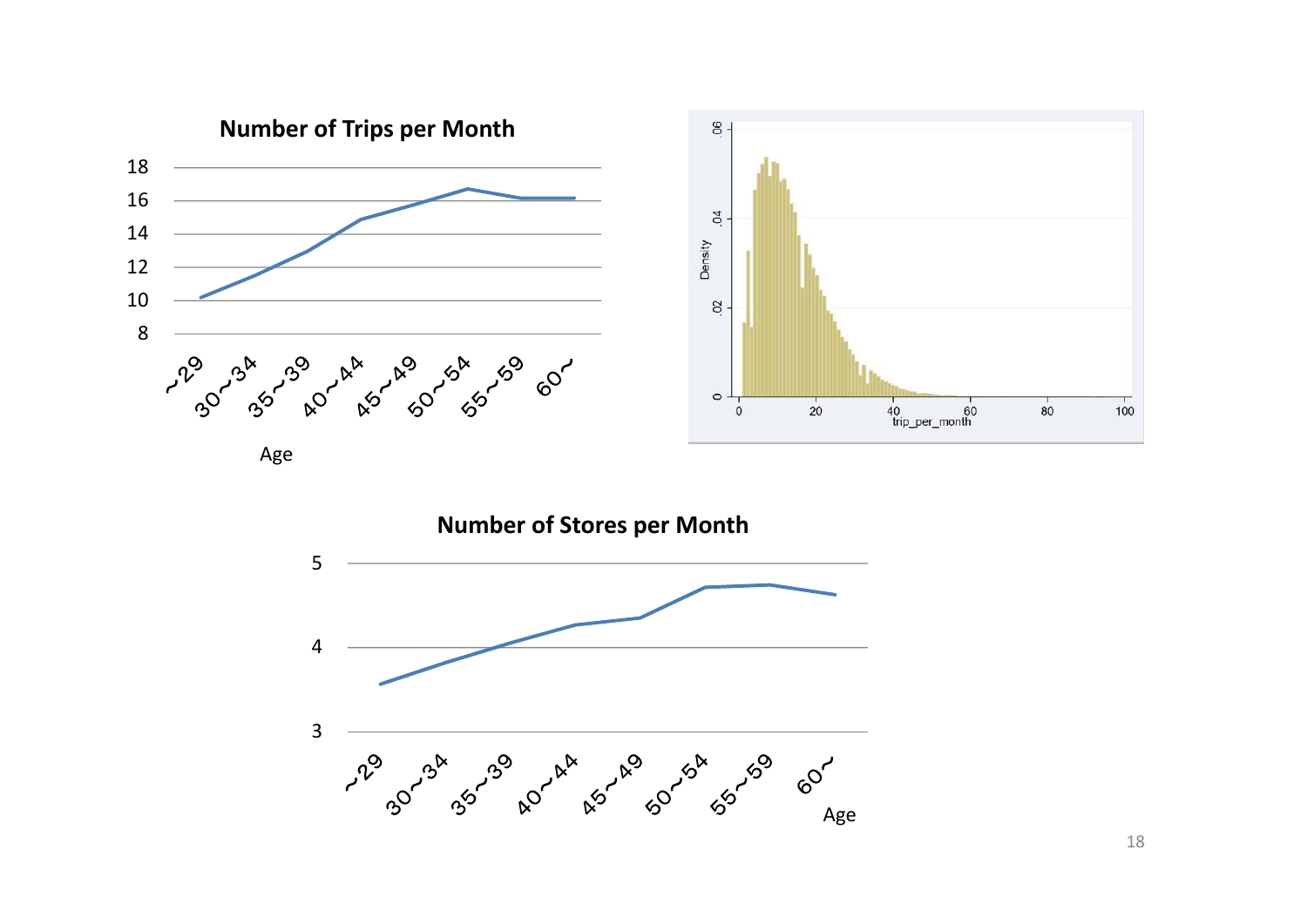• Total number of Goods

Monthly total number of goods <sup>a</sup> household buys

$$
Quantity_m^j = \sum_{c \in C, i \in I_c, t \in m} y_{i,t}^{j,c}
$$

• Herfindahl‐Hirschman Index

$$
HHI_m^j \equiv \sum_{k=1}^K S_{k,m}^j^2,
$$

 $S_{k,m}^J$ : the share of store  $k \in K$  in monthly total purchases of household  $j$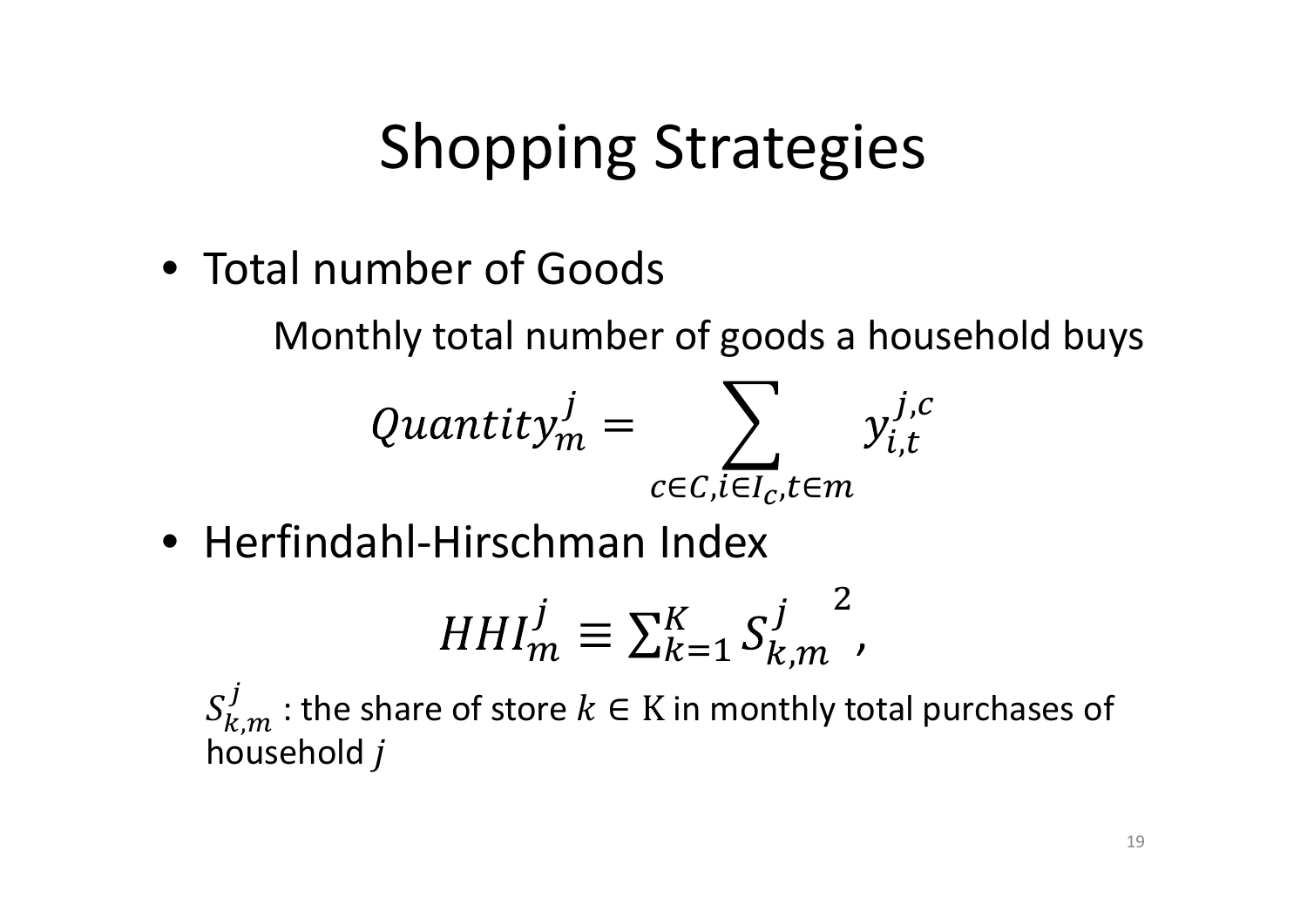

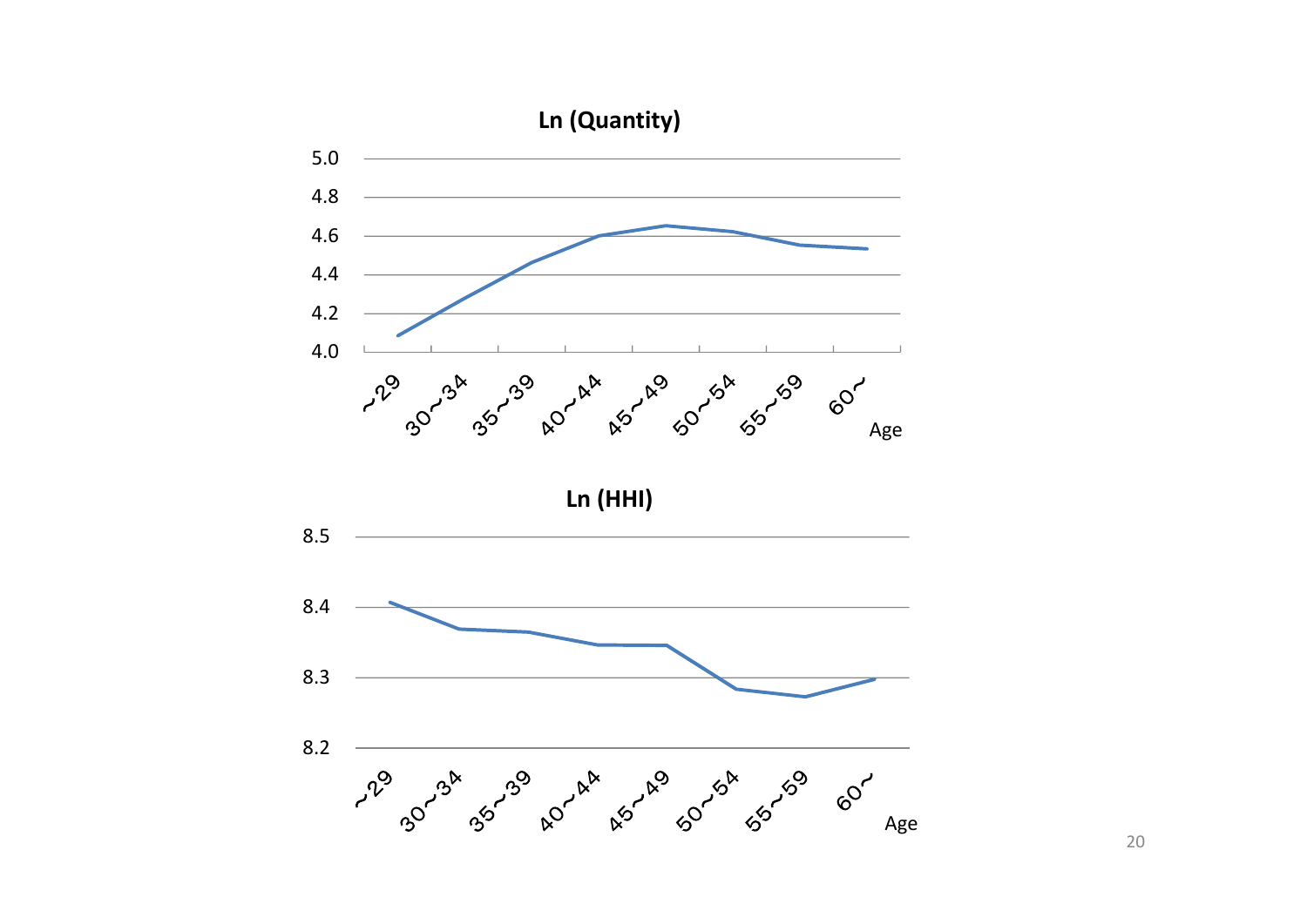• Bargain Ratio

$$
bargain_m^j = \frac{\sum_{c \in C, i \in I_c, t \in m} I(P_{i,t}^{j,c}) p_{i,t}^{j,c} y_{i,t}^{j,c}}{\sum_{c \in C, i \in I_c, t \in m} p_{i,t}^{j,c} y_{i,t}^{j,c}},
$$

#### where  $\boldsymbol{I}$  $I(P_{i,t}^{j,c}) = \begin{cases} 1, & P_{i,t}^{j,c} = mi \ n \ P_{i,t}^c \ and & min \ P_{i,t}^c \neq max \ P_{i,t}^c \ 0, & Otherwise \end{cases}$

*min*  $P_{i,t}^c$  : the store-level monthly minimum price for each good  $max P_{i,t}^{c}$  :the store-level monthly maximum price for each good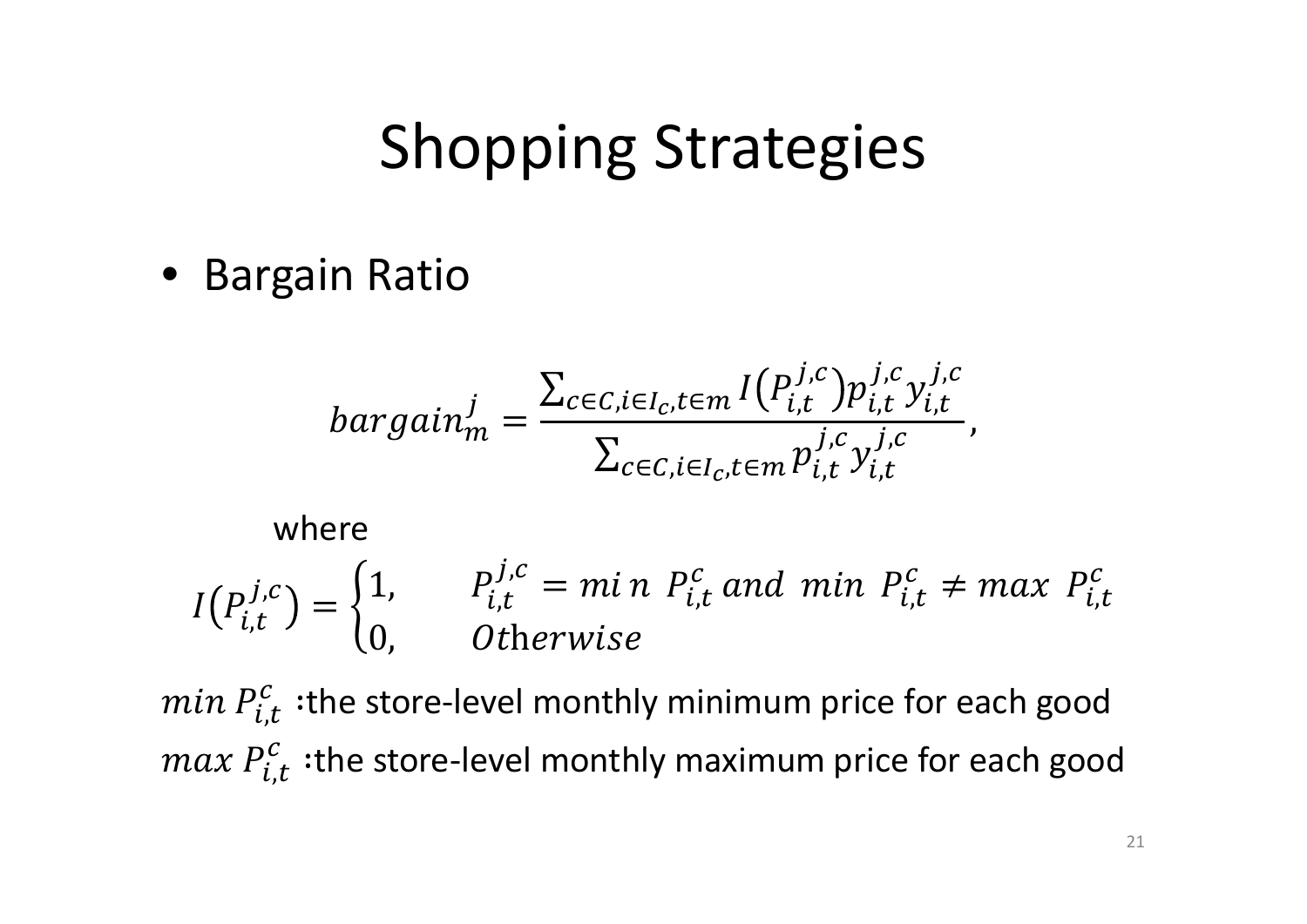• Quality Index

$$
\tilde{q}_m^k \equiv \frac{\bar{Z}_m^k}{Z_m^k}
$$

where

$$
Z_m^j = \sum_{c \in C, i \in I_c, t \in m} \bar{p}_{i,m}^c y_{i,t}^{j,c},
$$

 $\pmb{P}$ ത $\lceil$  i,m  $\frac{c}{d_{1,m}}$ : comoditiy  $(i)$  level average price

$$
\bar{Z}_m^j = \sum_{c \in C, \overline{i \in I_c}, t \in m} \bar{p}_m^c y_{i,t}^{j,c},
$$

 $P_{\scriptscriptstyle 3}$ '  $\boldsymbol{m}$  $\frac{c}{n}$ : categorical average price

Capture the difference arising from the difference in commodities.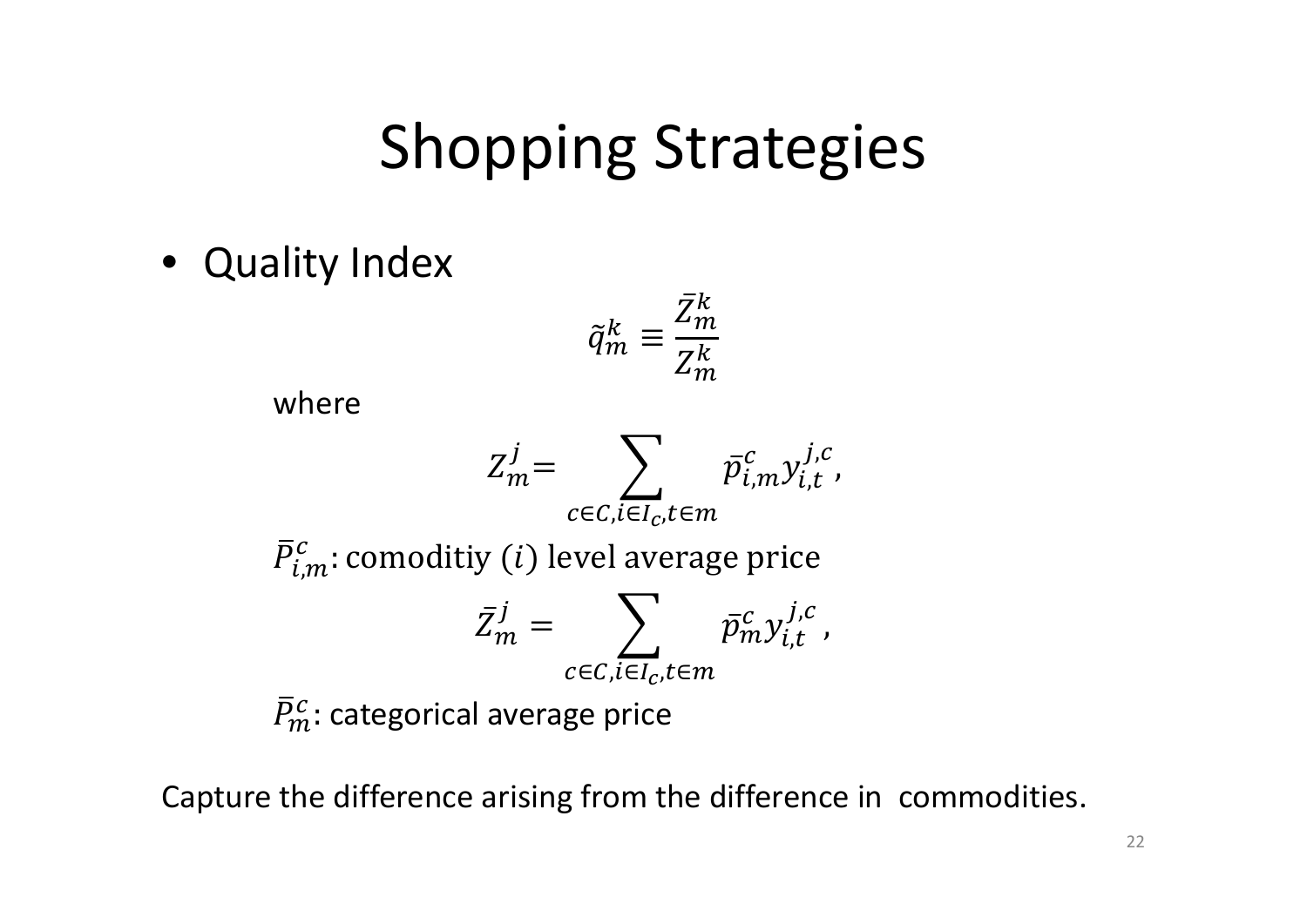



23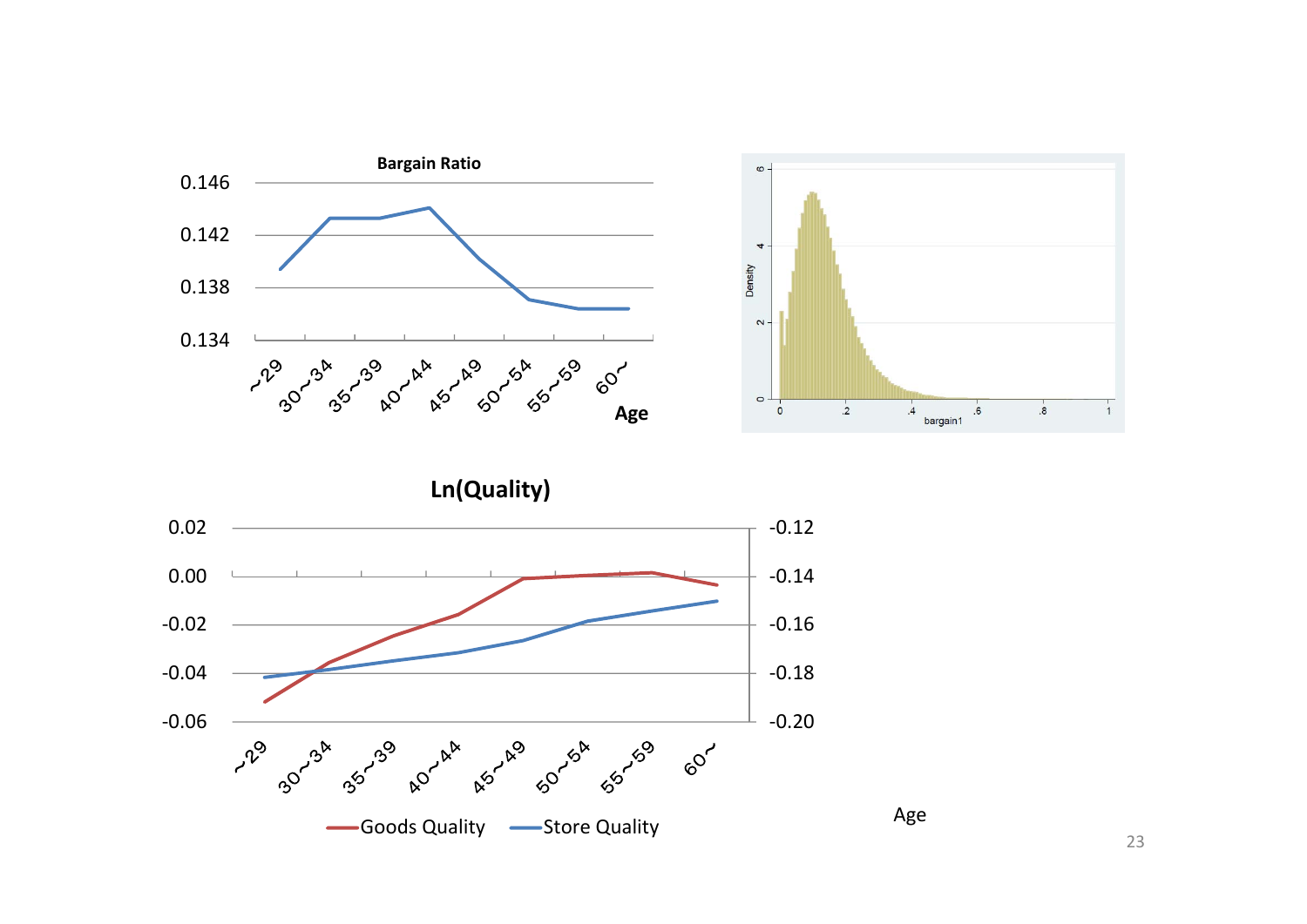• Store Quality Index

*Store choice*<sub>m</sub><sup>*j*</sup> 
$$
\equiv \sum_{k \in K} S_{k,m}^j q_m^k
$$

where

$$
\tilde{q}_m^k \equiv \frac{\bar{z}_m^k}{z_m^k}.
$$

Is the index for the quality of goods sold at store *k* as one for each households, and

 $S_{k,m}^j$ : share of each store in monthly total purchases of a household *j*.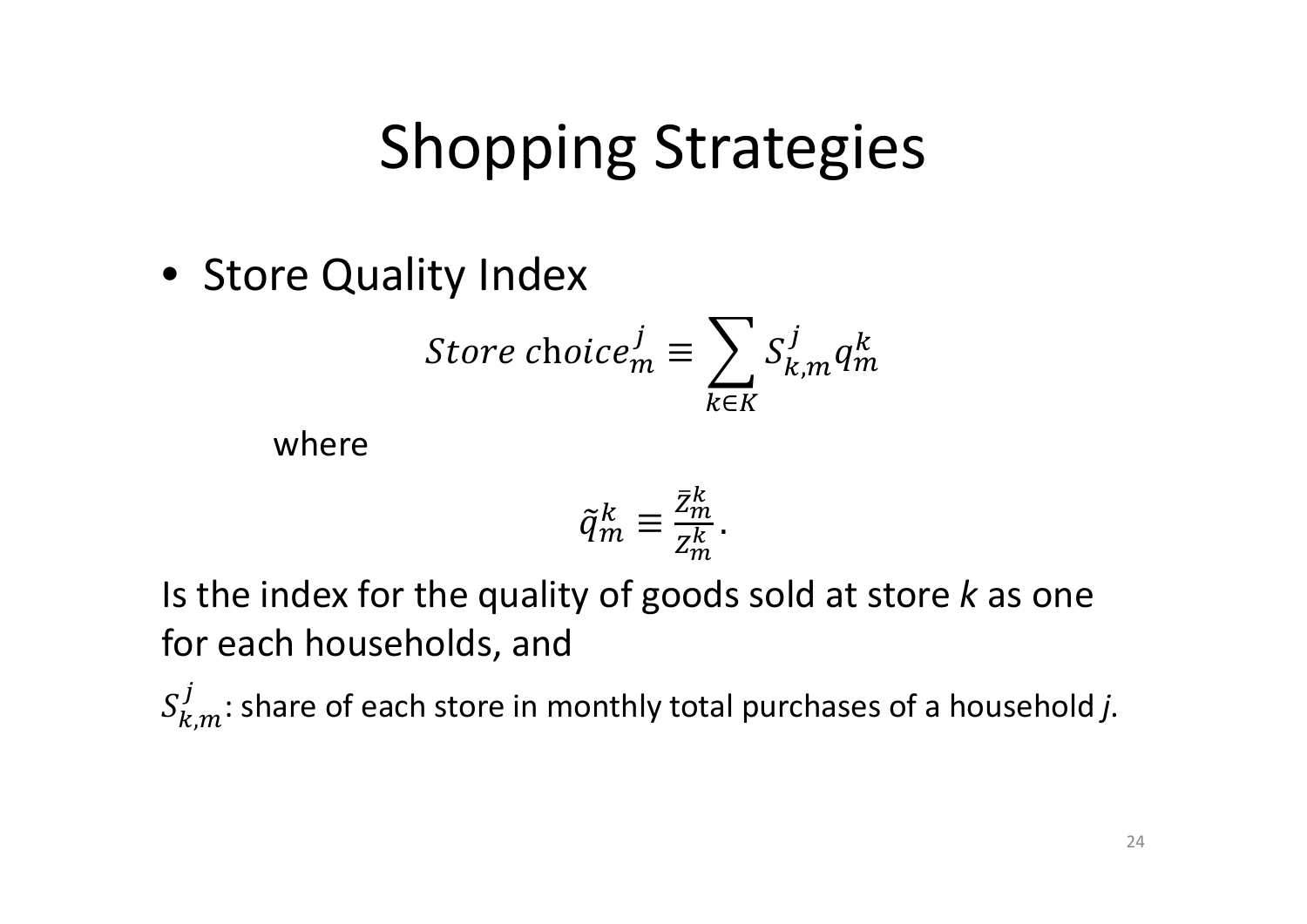#### Estimation Model

 $\ln P_{it} = \alpha$ Income $_{it} + \beta$ Age $_{it} + \gamma$ ShoppingStrateg $y_{it} + \delta$ X $_{ij}$  $P_{it} = \alpha$ *Income*<sub>it</sub> +  $\beta$ Age<sub>it</sub> +  $\gamma$ ShoppingStrategy<sub>it</sub> +  $\delta$ X  $= \alpha$ Income,  $+ \beta$ Age,  $+ \gamma$ ShoppingStrategy,  $+$ 

 $+$ *time*<sub>t</sub> $+$ *c*<sub>it</sub> $+$ *c*<sub>it</sub> $,$ 

P:Natural log of Household Level Price Level Index (following AH) Income: Categorical Dummies for household level income Age: Categorical Dummies for Age of house wives Shopping Strategy: Household level Strategies

X: "Shopping Needs" the number of product Categories, log of the number of commodities, and the total expenditure per month (following AH)

Time: time dummy, C: household level information including fixed effects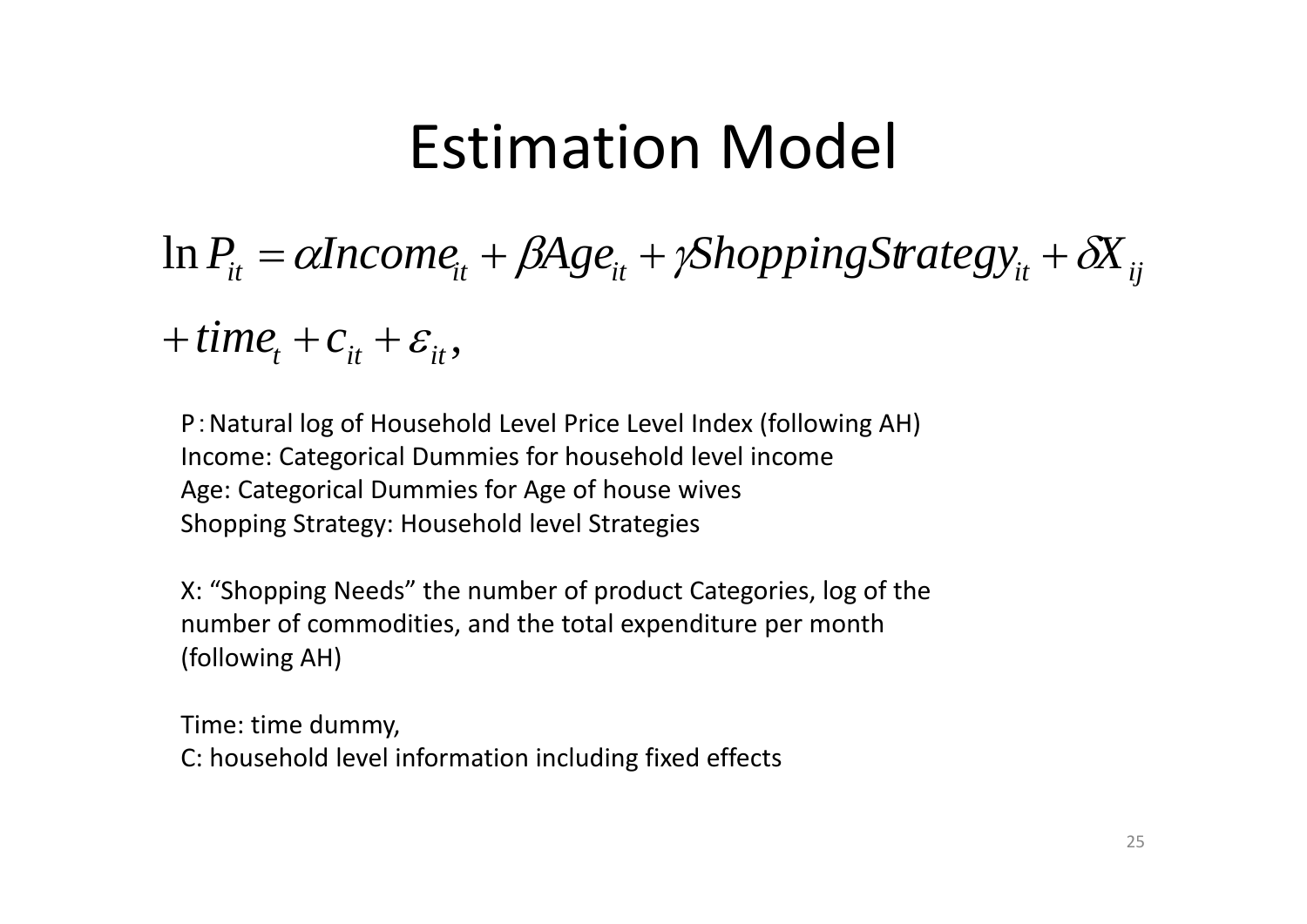# OLS

|                 | $\mathbf{1}$ | (2)         | (3)         | $\left( 4\right)$ | (5)         | (6)          | (7)      | (8)       |
|-----------------|--------------|-------------|-------------|-------------------|-------------|--------------|----------|-----------|
| In_trip         | $-0.0095$    | $-0.0135$   |             |                   |             |              |          |           |
|                 | $(-38.224)$  | $(-61.168)$ |             |                   |             |              |          |           |
| In_store        | $-0.0017$    |             | $-0.0047$   |                   |             |              |          |           |
|                 | $(-5.582)$   |             | $(-23.898)$ |                   |             |              |          |           |
| In_HHI          | 0.0035       |             |             | 0.0033            |             |              |          |           |
|                 | (11.712)     |             |             | (15.732)          |             |              |          |           |
| In_quantity     | $-0.0019$    |             |             |                   | $-0.0341$   |              |          |           |
|                 | $(-3.254)$   |             |             |                   | $(-69.317)$ |              |          |           |
| bargain         | $-0.2401$    |             |             |                   |             | $-0.2489$    |          |           |
|                 | $(-209.735)$ |             |             |                   |             | $(-217.255)$ |          |           |
| In_store_choice | 0.0305       |             |             |                   |             |              | 0.065    |           |
|                 | $-(23.159)$  |             |             |                   |             |              | (45.236) |           |
| In_quality      | 0.0388       |             |             |                   |             |              |          | 0.0579    |
|                 | (54.630)     |             |             |                   |             |              |          | (100.066) |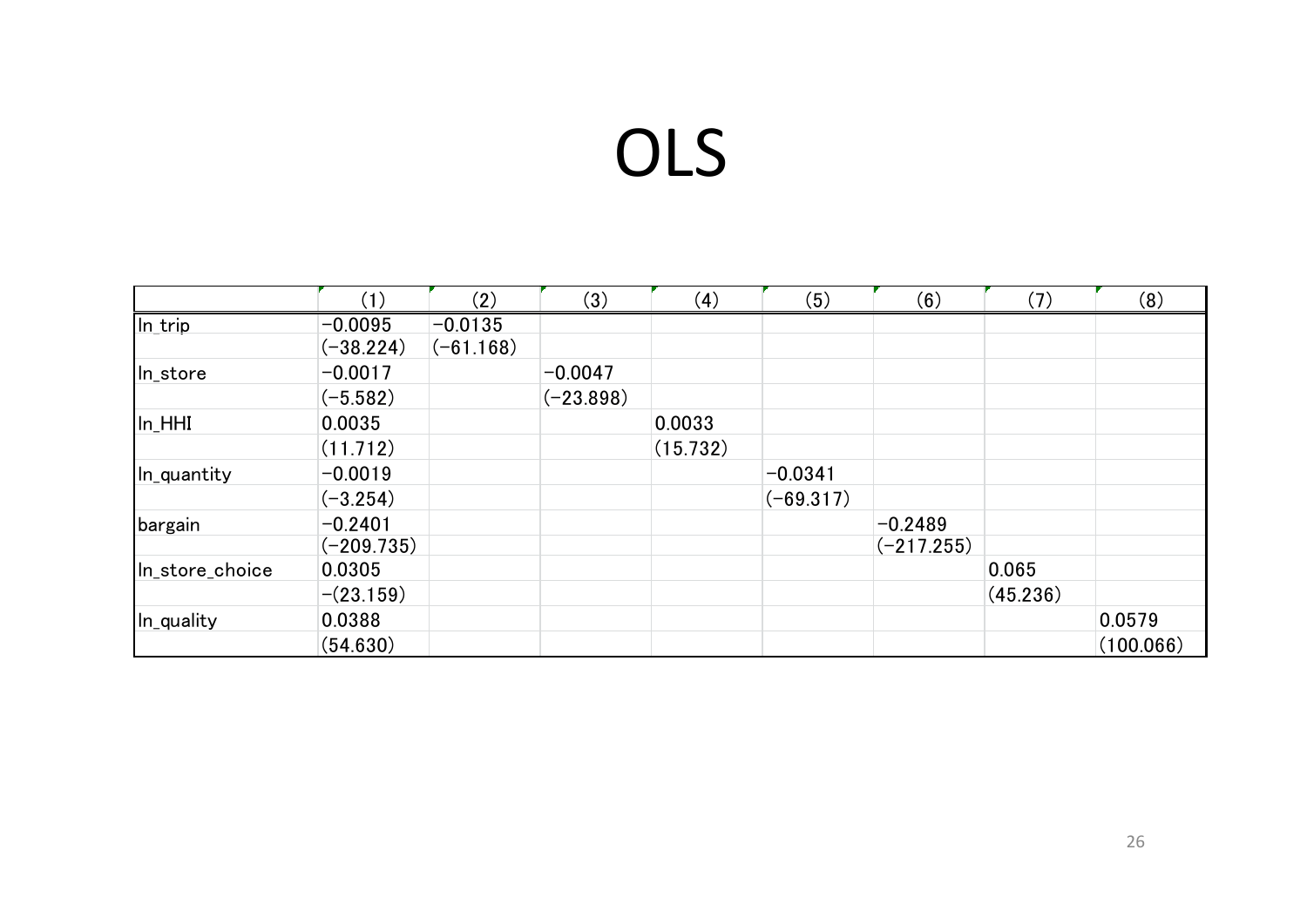|                        | (1)          | (2)         | (3)         | (4)        | (5)         | (6)          | (7)        | (8)        |
|------------------------|--------------|-------------|-------------|------------|-------------|--------------|------------|------------|
| In trip                | $-0.0095$    | $-0.0135$   |             |            |             |              |            |            |
|                        | $(-38.224)$  | $(-61.168)$ |             |            |             |              |            |            |
| In_store               | $-0.0017$    |             | $-0.0047$   |            |             |              |            |            |
|                        | $(-5.582)$   |             | $(-23.898)$ |            |             |              |            |            |
| $In_HHH$               | 0.0035       |             |             | 0.0033     |             |              |            |            |
|                        | (11.712)     |             |             | (15.732)   |             |              |            |            |
| In_quantity            | $-0.0019$    |             |             |            | $-0.0341$   |              |            |            |
|                        | $(-3.254)$   |             |             |            | $(-69.317)$ |              |            |            |
| bargain                | $-0.2401$    |             |             |            |             | $-0.2489$    |            |            |
|                        | $(-209.735)$ |             |             |            |             | $(-217.255)$ |            |            |
| In_store_choice        | 0.0305       |             |             |            |             |              | 0.065      |            |
|                        | $-(23.159)$  |             |             |            |             |              | (45.236)   |            |
| In_quality             | 0.0388       |             |             |            |             |              |            | 0.0579     |
|                        | (54.630)     |             |             |            |             |              |            | (100.066)  |
| Dummy for Income (1)   |              |             |             |            |             |              |            |            |
| 4,000-5,490            | 0.0007       | 0.0016      | 0.0019      | 0.0019     | 0.0013      | 0.0015       | 0.0016     | 0.001      |
|                        | (2.472)      | (5.368)     | (6.568)     | (6.484)    | (4.487)     | (5.421)      | (5.519)    | (3.483)    |
| $5,500 - 6,990$        | 0.0029       | 0.0051      | 0.0058      | 0.0057     | 0.0049      | 0.0044       | 0.0053     | 0.0042     |
|                        | (10.086)     | (16.128)    | (18.119)    | (18.017)   | (15.405)    | (14.845)     | (16.713)   | (13.478)   |
| 7,000-8,990            | 0.0039       | 0.0065      | 0.0072      | 0.0071     | 0.0061      | 0.0057       | 0.0064     | 0.0052     |
|                        | (12.938)     | (19.650)    | (21.667)    | (21.567)   | (18.662)    | (18.561)     | (19.452)   | (15.919)   |
| $9,000 -$              | 0.0076       | 0.0121      | 0.0129      | 0.0129     | 0.0119      | 0.0098       | 0.0121     | 0.0105     |
|                        | (23.881)     | (34.824)    | (36.916)    | (36.901)   | (34.171)    | (30.196)     | (34.575)   | (30.215)   |
| Dummy for Age (2)      |              |             |             |            |             |              |            |            |
| $30 - 34$              | $-0.0015$    | $-0.0015$   | $-0.0016$   | $-0.0016$  | $-0.0011$   | $-0.0012$    | $-0.0018$  | $-0.0021$  |
|                        | $(-3.820)$   | $(-3.492)$  | $(-3.671)$  | $(-3.562)$ | $(-2.647)$  | $(-2.980)$   | $(-4.020)$ | $(-4.923)$ |
| $35 - 39$              | 0.0014       | 0.0019      | 0.0017      | 0.0017     | 0.0025      | 0.0017       | 0.0015     | 0.0011     |
|                        | (3.356)      | (4.267)     | (3.824)     | (3.784)    | (5.492)     | (4.082)      | (3.311)    | (2.455)    |
| $40 - 44$              | 0.0012       | 0.0017      | 0.0012      | 0.0011     | 0.0018      | 0.0015       | 0.0008     | 0.0004     |
|                        | (2.590)      | (3.372)     | (2.383)     | (2.307)    | (3.625)     | (3.211)      | (1.657)    | (0.761)    |
| $45 - 49$              | 0.003        | 0.0039      | 0.0032      | 0.0032     | 0.004       | 0.0034       | 0.003      | 0.0022     |
|                        | (6.100)      | (7.229)     | (5.969)     | (5.886)    | (7.543)     | (6.952)      | (5.601)    | (4.215)    |
| $50 - 54$              | 0.0047       | 0.0052      | 0.004       | 0.0039     | 0.0051      | 0.004        | 0.0036     | 0.0034     |
|                        | (9.366)      | (9.576)     | (7.370)     | (7.048)    | (9.453)     | (8.004)      | (6.603)    | (6.300)    |
| $55 - 59$              | 0.0073       | 0.0075      | 0.0059      | 0.0057     | 0.0075      | 0.0062       | 0.0054     | 0.0053     |
|                        | (14.360)     | (13.660)    | (10.767)    | (10.354)   | (13.697)    | (12.157)     | (9.866)    | (9.686)    |
| $60 -$                 | 0.012        | 0.0131      | 0.011       | 0.0108     | 0.0135      | 0.0109       | 0.0103     | 0.0103     |
|                        | (23.030)     | (23.197)    | (19.464)    | (19.122)   | (24.009)    | (20.894)     | (18.324)   | (18.462)   |
| Constant               | 0.0238       | $-0.0076$   | 0.0203      | $-0.0023$  | $-0.0607$   | 0.0471       | 0.0734     | 0.0842     |
|                        | (6.135)      | $(-3.524)$  | (9.514)     | $(-0.756)$ | $(-24.839)$ | (24.422)     | (32.775)   | (39.653)   |
| Observations           | 371,367      | 371,367     | 371,367     | 371,367    | 371,367     | 371,367      | 371,367    | 371,367    |
| R-squared              | 0.215        | 0.059       | 0.05        | 0.049      | 0.062       | 0.19         | 0.056      | 0.074      |
| Number of monitor_code | 14,442       | 14,442      | 14,442      | 14,442     | 14,442      | 14,442       | 14,442     | 14,442     |

27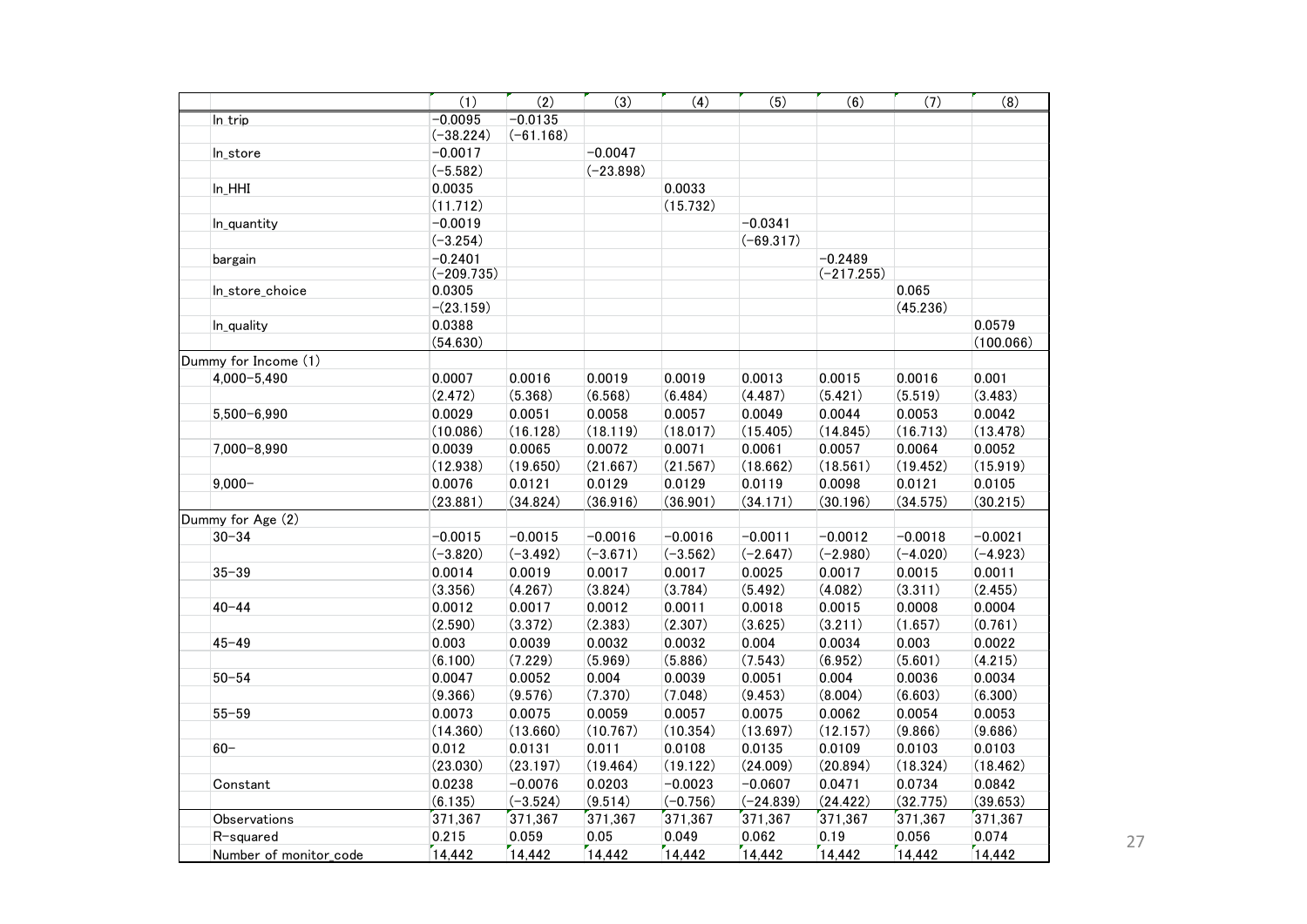## Fixed Effects

|                 | (1)          | (2)     | (3)     | (4)        | (5)         | (6)          | (7)      | (8)      |
|-----------------|--------------|---------|---------|------------|-------------|--------------|----------|----------|
| In_trip         | 0.0042       | 0.0036  |         |            |             |              |          |          |
|                 | (9.590)      | (9.533) |         |            |             |              |          |          |
| In_store        | 0.0006       |         | 0.0025  |            |             |              |          |          |
|                 | (1.647)      |         | (9.034) |            |             |              |          |          |
| $In$ HHI        | 0.004        |         |         | $-0.0011$  |             |              |          |          |
|                 | (10.571)     |         |         | $(-3.329)$ |             |              |          |          |
| In_quantity     | 0.0003       |         |         |            | $-0.0175$   |              |          |          |
|                 | (0.257)      |         |         |            | $(-21.362)$ |              |          |          |
| bargain         | $-0.1288$    |         |         |            |             | $-0.1311$    |          |          |
|                 | $(-102.358)$ |         |         |            |             | $(-103.887)$ |          |          |
| In_store_choice | 0.021        |         |         |            |             |              | 0.0349   |          |
|                 | (10.046)     |         |         |            |             |              | (16.063) |          |
| In_quality      | 0.0264       |         |         |            |             |              |          | 0.0325   |
|                 | (27.956)     |         |         |            |             |              |          | (41.500) |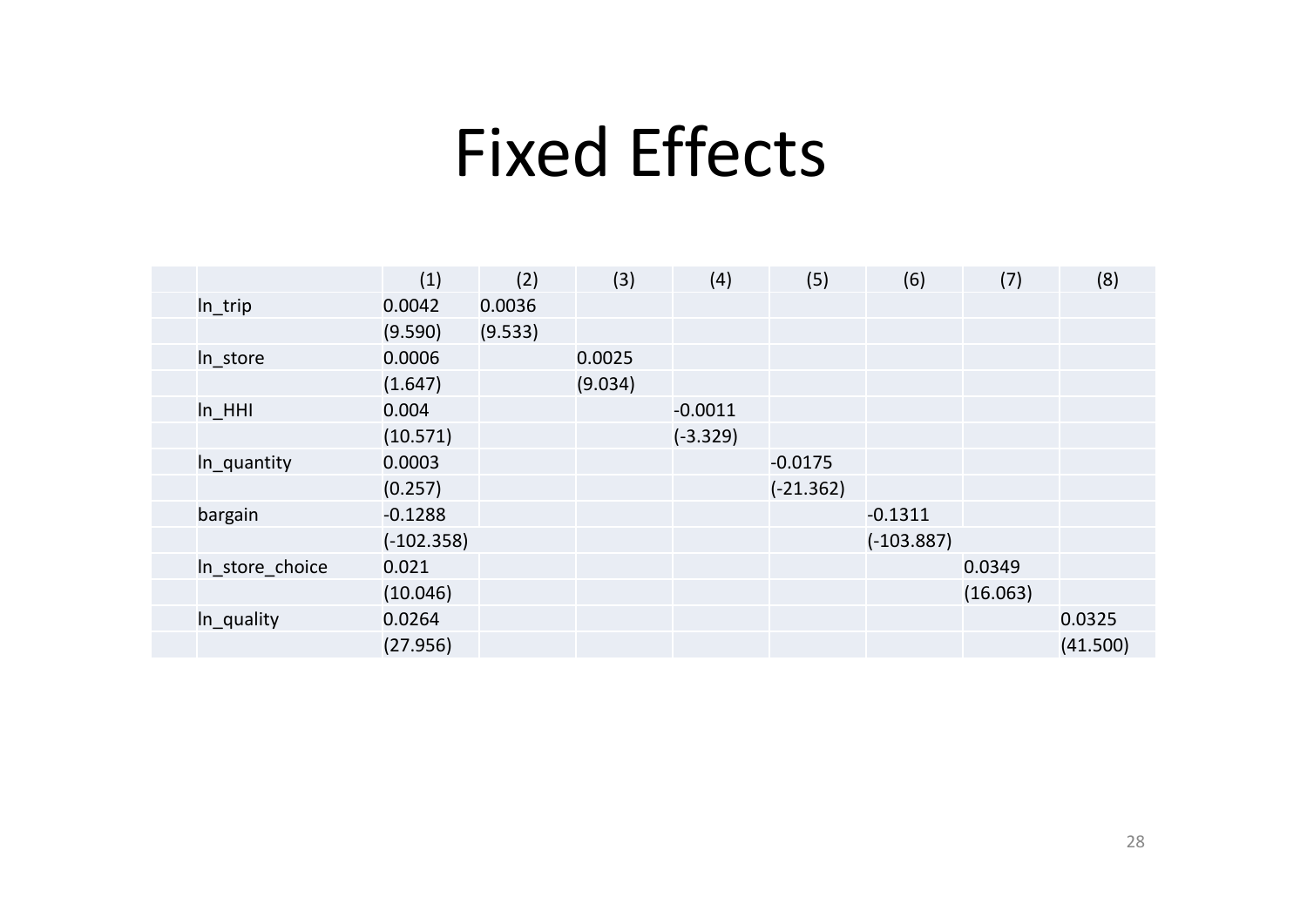# Comparisons with A & H

|                                        | Dependent Variable: Log (Relative Price Level) |          |                               |  |               |                         |  |  |  |  |
|----------------------------------------|------------------------------------------------|----------|-------------------------------|--|---------------|-------------------------|--|--|--|--|
| <b>Estimated Elasticity</b>            | $-0.010$                                       | $-0.189$ | $-0.074$                      |  | $-0.0126$     | 0.0036                  |  |  |  |  |
|                                        | (0.006)                                        | (0.035)  | (0.032)                       |  |               | $(0.00025)$ $(0.00039)$ |  |  |  |  |
|                                        |                                                |          |                               |  |               |                         |  |  |  |  |
| Measure of                             | Shopping                                       | Shopping | Shopping                      |  | Shopping      | Shopping                |  |  |  |  |
| Shopping Intensity                     | trips                                          | trips    | trips                         |  | trips         | trips                   |  |  |  |  |
|                                        |                                                |          | per month per month per month |  |               | per month per month     |  |  |  |  |
|                                        |                                                |          |                               |  |               |                         |  |  |  |  |
| <b>Regression Type</b>                 | <b>OLS</b>                                     | IV       | IV                            |  | <b>OLS</b>    | FE.                     |  |  |  |  |
|                                        |                                                |          |                               |  |               |                         |  |  |  |  |
|                                        |                                                | Age      | Income                        |  | None          |                         |  |  |  |  |
| lInstrument Set                        | None<br><b>Dummies</b>                         |          | <b>Dummies</b>                |  |               | None                    |  |  |  |  |
| From Table3 in Aguiar and Hurst (2007) |                                                |          |                               |  | Japanese Data |                         |  |  |  |  |

Age and income dummies are very weak instruments in Japan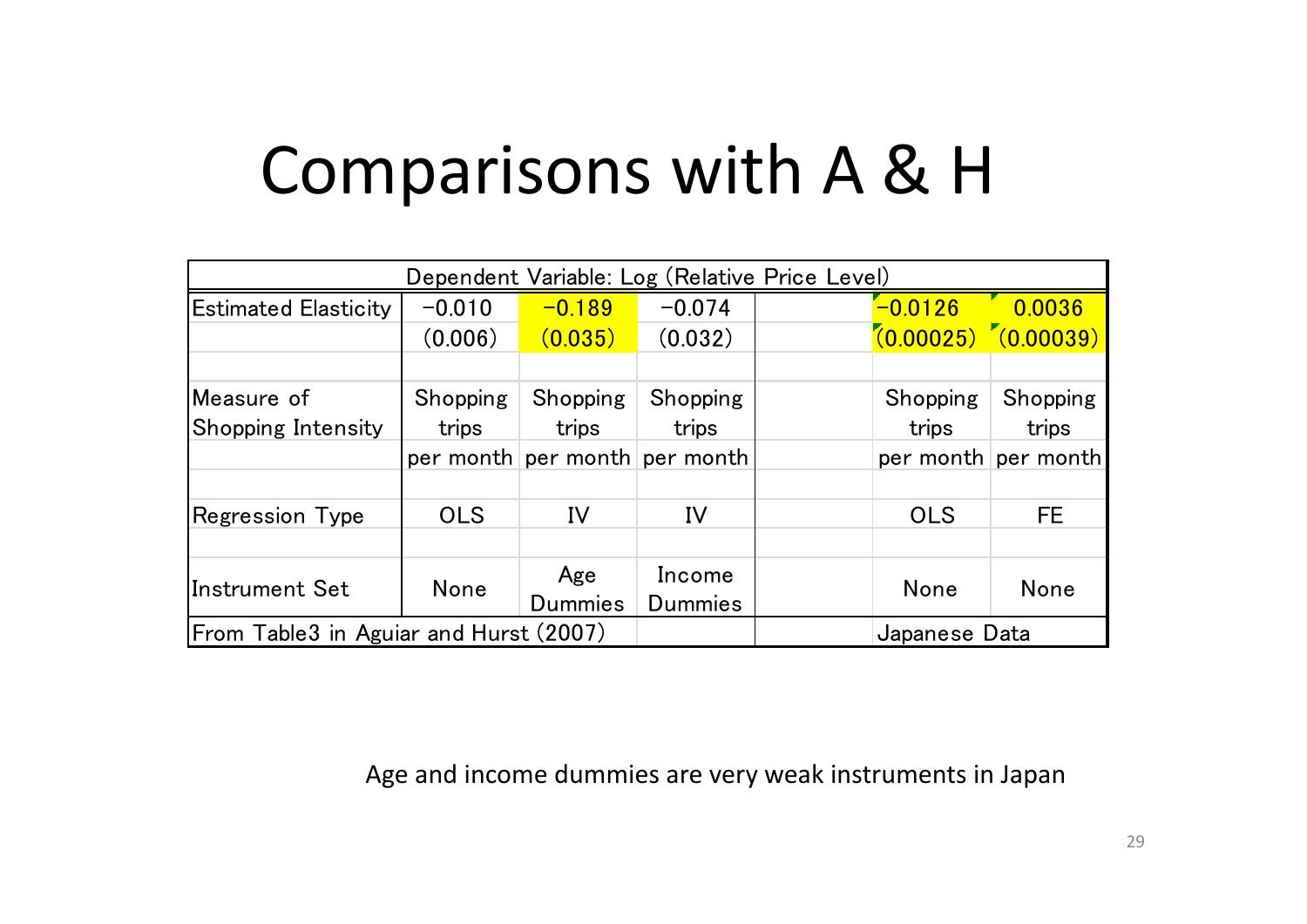#### The effects of an increase by one standard deviation of each variable on ln (Prices)

|                             | In_trip    | In_store         | In HHI     |
|-----------------------------|------------|------------------|------------|
| <b>SD</b>                   | 0.73807    | 0.60218          | 0.48529    |
| Coefficients                | 0.00360    | 0.00250          | $-0.00110$ |
| Effects on In Prices        | 0.00266    | 0.00151          | $-0.00053$ |
|                             | bargain    | In_store_quality | In_quality |
| <b>SD</b>                   | 0.08840    | 0.08413          | 0.17129    |
| Coefficients                | $-0.1311$  | 0.03490          | 0.03250    |
| <b>Effects on In Prices</b> | $-0.01159$ | 0.00294          | 0.00557    |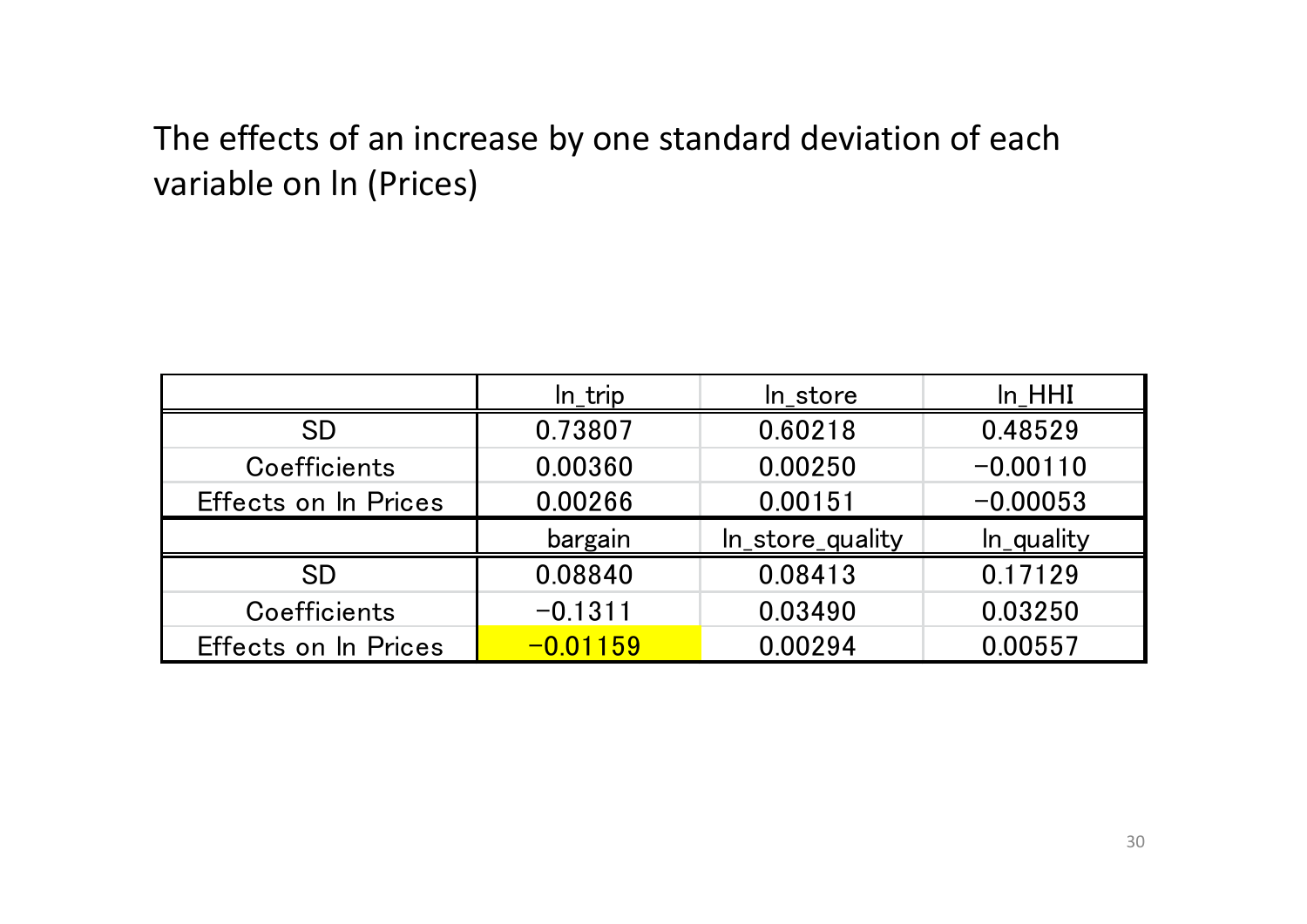## Why Elderly Faces Higher Prices in Japan?

(1)Do Elderly go to stores that sell at higher prices more often than young? ‐‐ we add the expenditure shares of each store type; convenient stores, discount store, supermarket, etc…

(2)Given the selection of stores, do elderly purchase at higher prices than young?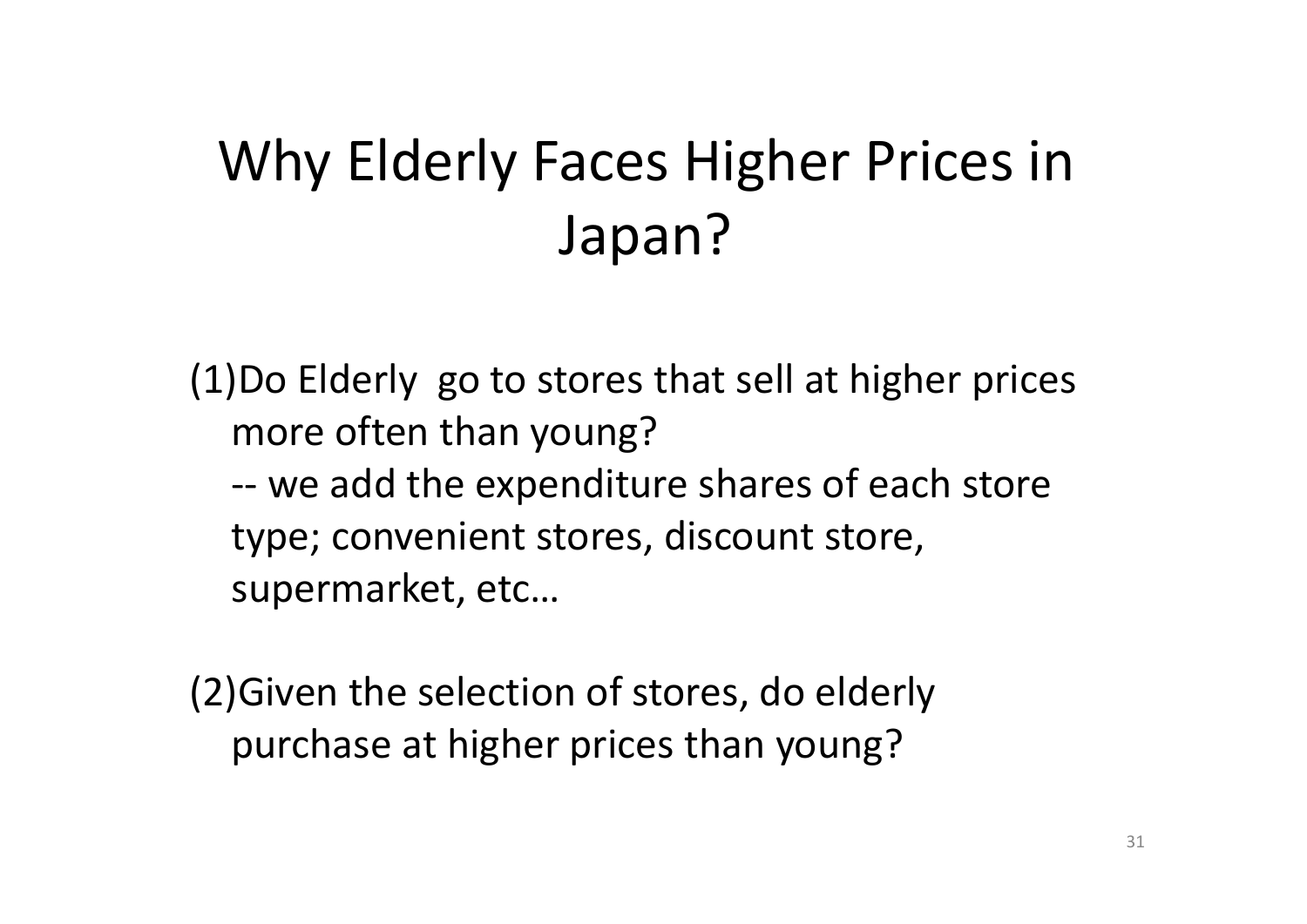|             | Table 8: The Relative Price by Store Type and Age |                                       |       |                   |        |        |          |       |                           |  |
|-------------|---------------------------------------------------|---------------------------------------|-------|-------------------|--------|--------|----------|-------|---------------------------|--|
|             |                                                   |                                       |       |                   |        |        |          |       |                           |  |
|             |                                                   | Convenience store                     |       | Specialized store |        |        | Pharmacy |       | Home improvement<br>store |  |
|             |                                                   | price                                 | share | price             | share  | price  | share    | price | share                     |  |
|             | ~29                                               | 110.0                                 | 1.07% | 99.19             | 6.66%  | 99.28  | 17.78%   | 97.85 | 6.19%                     |  |
|             | $30 - 34$                                         | 109.0                                 | 0.88% | 98.90             | 6.57%  | 98.87  | 14.48%   | 97.58 | 6.18%                     |  |
|             | $35 - 39$                                         | 108.7                                 | 0.89% | 99.27             | 5.26%  | 98.85  | 11.16%   | 97.58 | 5.68%                     |  |
| age of wife | $40 - 44$                                         | 108.6                                 | 1.01% | 99.59             | 5.22%  | 98.61  | 10.05%   | 97.83 | 5.01%                     |  |
|             | $45 - 49$                                         | 107.9                                 | 0.78% | 99.68             | 5.98%  | 99.20  | 9.34%    | 98.35 | 5.60%                     |  |
|             | $50 - 54$                                         | 109.2                                 | 1.06% | 99.84             | 7.85%  | 99.16  | 9.22%    | 98.83 | 5.93%                     |  |
|             | $55 - 59$                                         | 108.5                                 | 1.02% | 100.67            | 9.20%  | 99.44  | 8.48%    | 98.89 | 5.47%                     |  |
|             | $60\sim$                                          | 107.9                                 | 0.92% | 100.84            | 10.61% | 99.85  | 7.90%    | 99.29 | 4.53%                     |  |
|             | Total                                             | 108.6                                 | 0.96% | 99.91             | 7.02%  | 99.08  | 11.11%   | 98.27 | 5.58%                     |  |
|             |                                                   |                                       |       |                   |        |        |          |       |                           |  |
|             |                                                   | Home delivery &<br>Door to door sales |       | Supermarket       |        | Others |          |       |                           |  |
|             |                                                   | price                                 | share | price             | share  | price  | share    |       |                           |  |
|             | ~29                                               | 100.30                                | 4.87% | 99.67             | 62.5%  | 99.53  | 1.15%    |       |                           |  |
|             | $30 - 34$                                         | 100.42                                | 6.78% | 99.37             | 64.2%  | 99.81  | 1.09%    |       |                           |  |
|             | $35 - 39$                                         | 100.41                                | 7.80% | 97.26             | 68.6%  | 99.86  | 0.75%    |       |                           |  |
| age of wife | $40 - 44$                                         | 100.41                                | 8.43% | 99.83             | 69.7%  | 99.52  | 0.81%    |       |                           |  |
|             | $45 - 49$                                         | 100.57                                | 8.43% | 100.19            | 69.3%  | 99.99  | 0.83%    |       |                           |  |
|             | $50 - 54$                                         | 100.85                                | 7.98% | 100.36            | 67.2%  | 101.15 | 1.00%    |       |                           |  |
|             | $55 - 59$                                         | 100.93                                | 7.50% | 100.60            | 67.2%  | 100.74 | 1.33%    |       |                           |  |
|             | $60 \sim$                                         | 100.97                                | 5.94% | 100.89            | 68.2%  | 101.72 | 2.16%    |       |                           |  |
|             | <b>Total</b>                                      | 100.62                                | 7.65% | 100.11            | 67.7%  | 100.50 | 1.19%    |       |                           |  |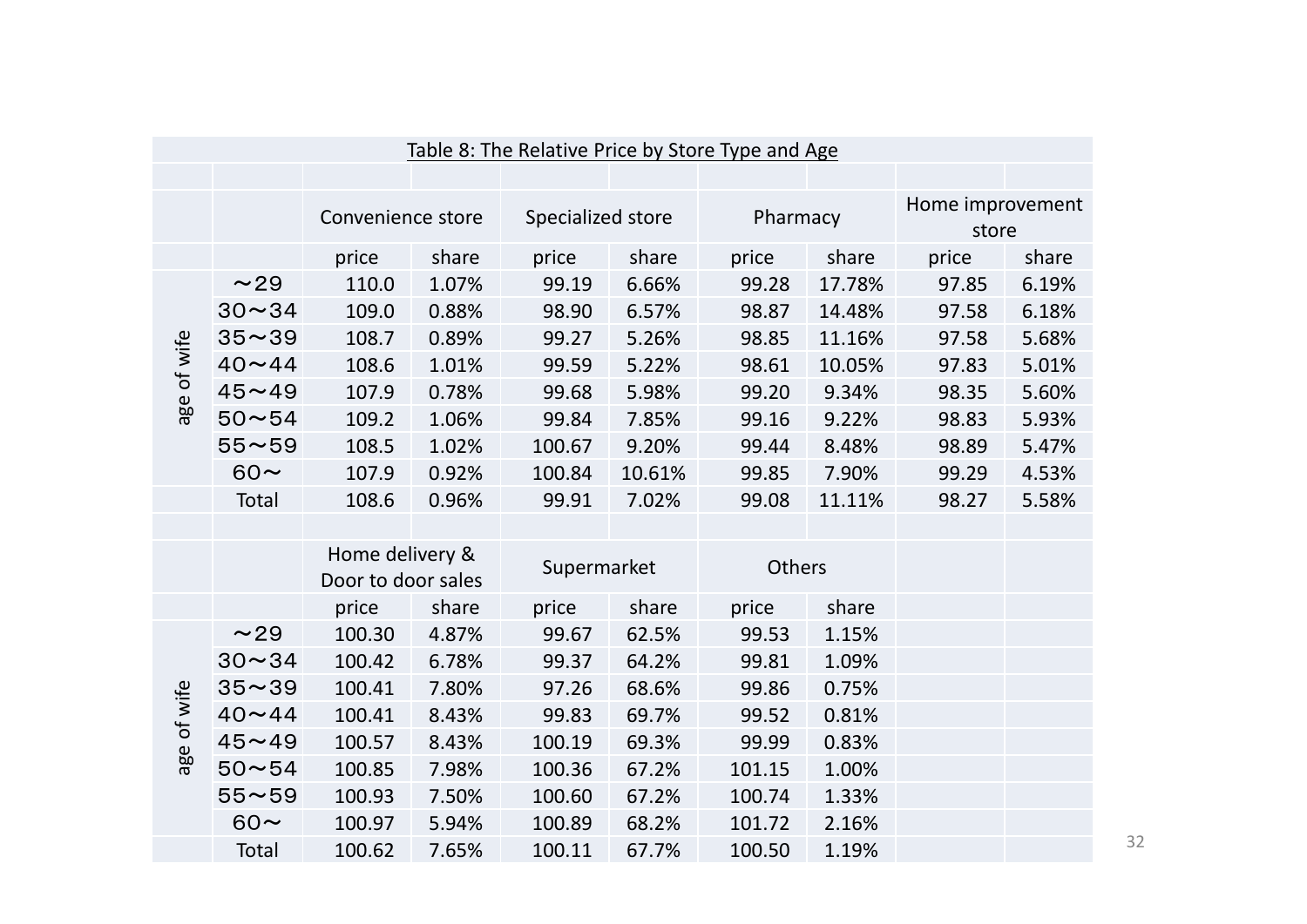#### OLS Estimates after controlling for store selection

|                                                                                                  |                 | (1)        | (2)        | (3)                                             | (4)        |
|--------------------------------------------------------------------------------------------------|-----------------|------------|------------|-------------------------------------------------|------------|
|                                                                                                  |                 |            |            | After Controlling for<br><b>Store Selection</b> |            |
| Dummy for Income (1)                                                                             | 4,000-5,490     | 0.0019     | 0.0016     | 0.0018                                          | 0.0014     |
|                                                                                                  |                 | (6.503)    | (5.262)    | (6.123)                                         | (4.833)    |
|                                                                                                  | $5,500 - 6,990$ | 0.0059     | 0.0059     | 0.0056                                          | 0.0056     |
|                                                                                                  |                 | (18.546)   | (18.676)   | (17.902)                                        | (17.813)   |
|                                                                                                  | 7,000-8,990     | .0073      | .0072      | .0069                                           | .0068      |
|                                                                                                  |                 | (22.234)   | (22.389)   | (21.141)                                        | (21.320)   |
|                                                                                                  | $9,000 -$       | 0.0132     | 0.0133     | 0.0127                                          | 0.0129     |
|                                                                                                  |                 | (38.275)   | (40.347)   | (37.060)                                        | (39.190)   |
| Dummy for Age (2)                                                                                | $30 - 34$       | $-0.0015$  | $-0.0021$  | $-0.0018$                                       | $-0.0025$  |
|                                                                                                  |                 | $(-3.509)$ | $(-4.859)$ | $(-4.041)$                                      | $(-5.820)$ |
|                                                                                                  | $35 - 39$       | 0.0018     | 0.0020     | 0.0012                                          | 0.0011     |
|                                                                                                  |                 | (3.931)    | (4.833)    | (2.582)                                         | (2.655)    |
|                                                                                                  | $40 - 44$       | 0.0013     | 0.0036     | 0.0004                                          | 0.0023     |
|                                                                                                  |                 | (2.721)    | (8.522)    | (0.786)                                         | (5.536)    |
|                                                                                                  | $45 - 49$       | 0.0035     | 0.0078     | 0.0028                                          | 0.0068     |
|                                                                                                  |                 | (6.571)    | (17.705)   | (5.197)                                         | (15.412)   |
|                                                                                                  | $50 - 54$       | 0.0039     | 0.0085     | 0.0027                                          | 0.0071     |
|                                                                                                  |                 | (7.051)    | (19.368)   | (4.965)                                         | (16.078)   |
|                                                                                                  | $55 - 59$       | 0.0056     | 0.0101     | 0.0044                                          | 0.0086     |
|                                                                                                  |                 | (10.121)   | (23.035)   | (8.006)                                         | (19.570)   |
|                                                                                                  | $60 -$          | 0.0107     | 0.0152     | 0.0096                                          | 0.0135     |
|                                                                                                  |                 | (19.154)   | (33.644)   | (17.013)                                        | (29.676)   |
|                                                                                                  | Constant        | 0.0326     | 0.0342     | 0.0475                                          | 0.0529     |
|                                                                                                  |                 | (16.107)   | (18.527)   | (18.129)                                        | (21.406)   |
| Spec (1) and (3) controlled for time dummies, locational dummies, and household characteristics. |                 |            |            |                                                 |            |
| Spec (3) and (4) controlled for store selection.                                                 |                 |            |            |                                                 |            |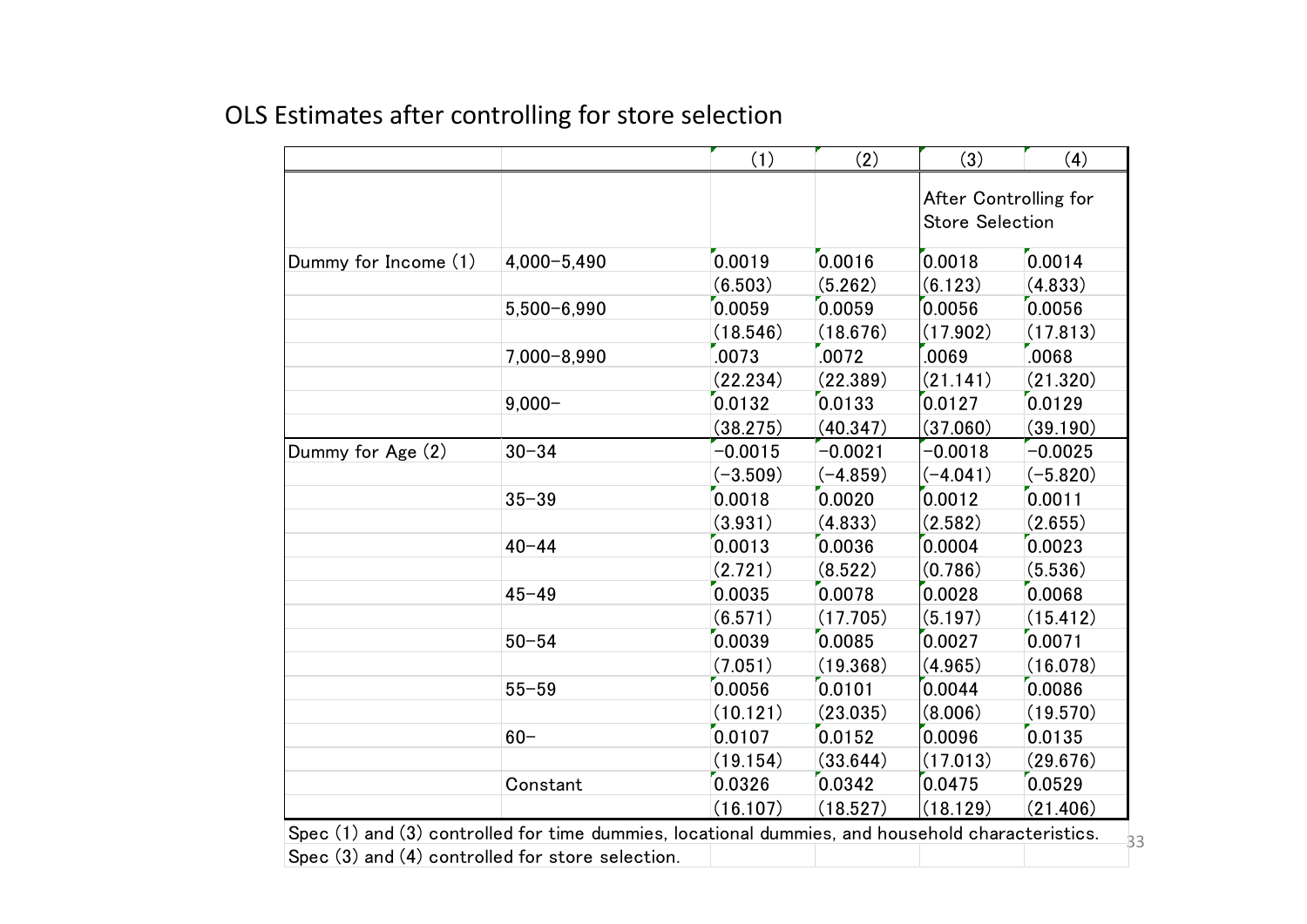## Summary

- People face very different price level.
- Price levels are increasing with age and income. But, the magnitudes of the effects are not large.
- People adopt very different shopping strategies. Bargain sales seems most important in determining the price level.
- Elderly shop more, but purchase smaller quantity, use less bargain.
- $\bullet$  Bargain sales seems to be the key to understand the price level differential between households.
- $\bullet$  Elderly go to specialized stores more often than young. Such difference in store choices can explain about 10% of the price differences across age.
- Within the same store choices, elderly purchases goods at higher prices than young! So, it is <sup>a</sup> remaining task.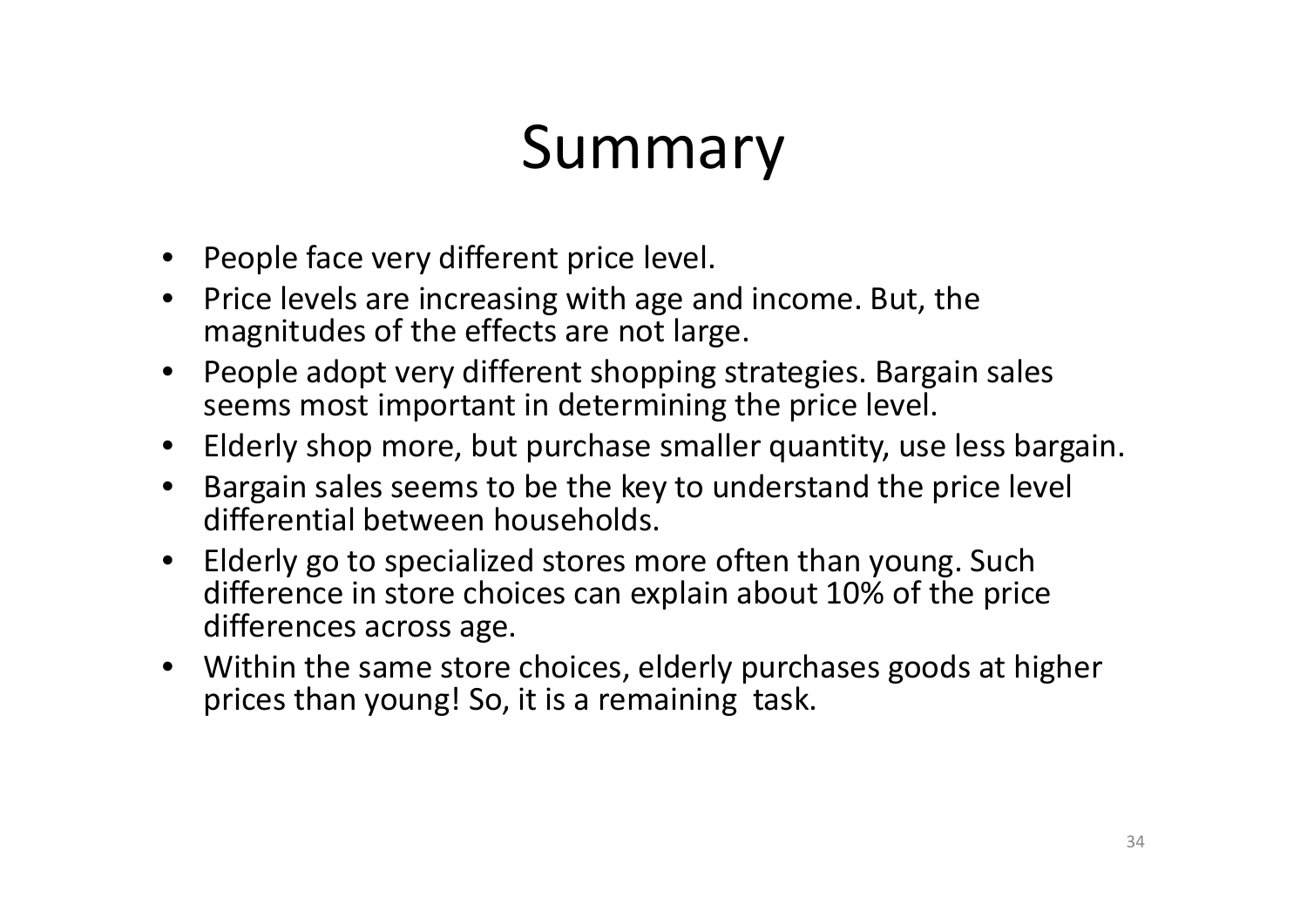#### Supplementary